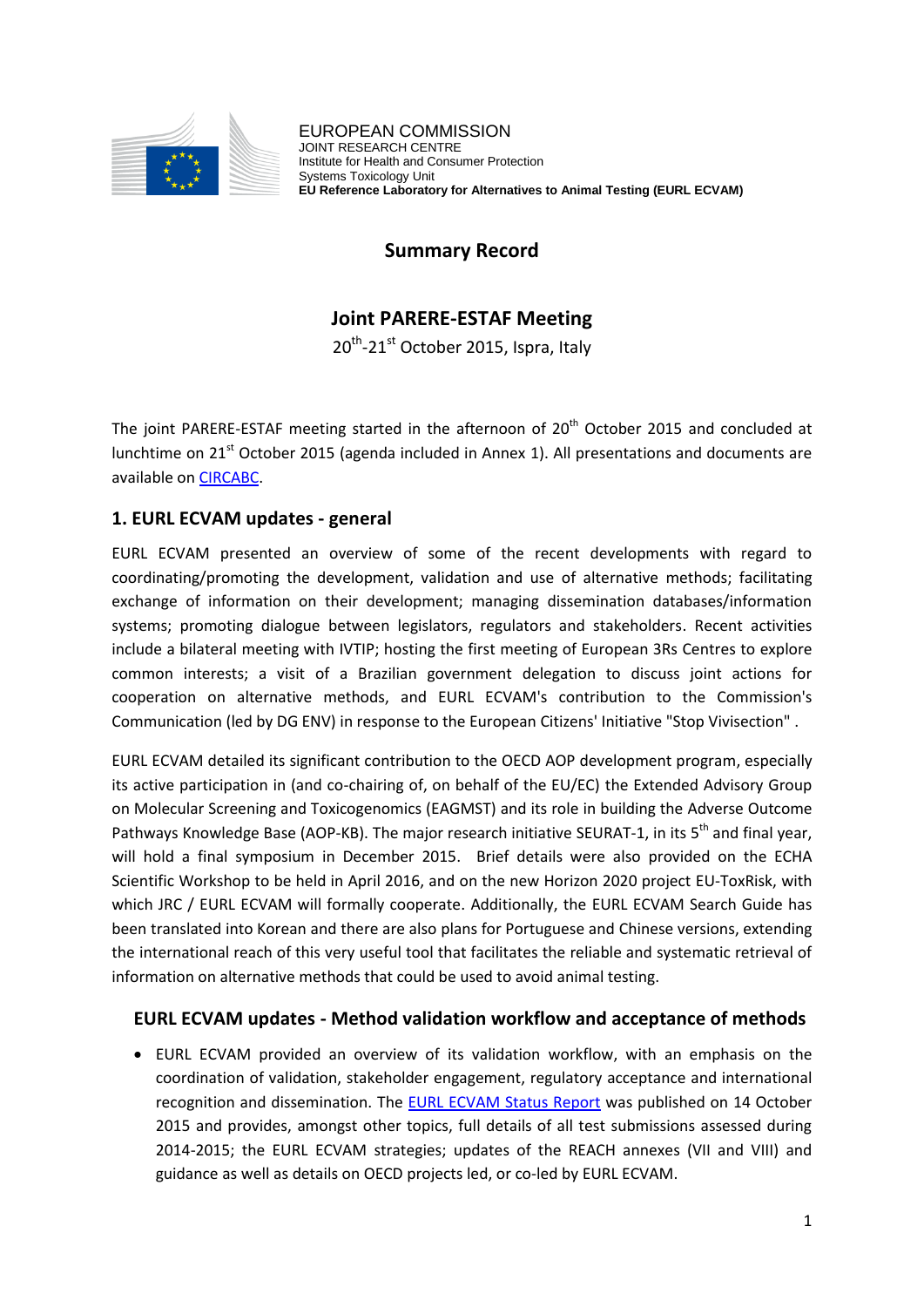- In the area of skin sensitisation, EURL ECVAM described its considerable contributions to the delivery of *in vitro* method OECD Test Guidelines and to the development of the OECD conceptual framework and reporting standards for Integrated Approaches to Testing and Assessment (IATA).
- A description of the EU-NETVAL AR-CALUX validation study provided an overview of the progress made to-date. The study is nearing the completion of the transfer phase which involved three EU-NETVAL laboratories. The outcome of this study will be fed into the OECD project (led by EURL ECVAM) to establish a Performance Based Test Guideline (PBTG) for Androgen Receptor Transactivation Assays (ARTA) and associated performance standards.
- EURL ECVAM is currently developing a guidance document on validation of *in vitro* methods which is intended to serve as a practical resource primarily for test developers interested in undertaking a validation study to demonstrate the reliability and/or relevance of their method.
- Two [EURL ECVAM Recommendations](https://eurl-ecvam.jrc.ec.europa.eu/eurl-ecvam-recommendations) have been published since the last meeting and there are two upcoming Recommendations: Reconstructed human Cornea-like Epithelium (RhCE) assays and Human-based CYP induction assays.
- EURL ECVAM has continued to increase its engagement and communication with regulators, industry and academia via its official networks, PARERE, ESTAF, ESAC, ICATM and through its collaborative network of validation laboratories, EU-NETVAL. Key dissemination activities, such as DB-ALM, have also helped to facilitate the use of non-animal methods in a variety of contexts.

## **2. European Citizens' Initiative on "Stop Vivisection" and relevant actions put forward by the Commission Communication**

DG ENV presented a summary of the [Commission's response](http://ec.europa.eu/transparency/regdoc/rep/3/2015/EN/3-2015-3773-EN-F1-1.PDF) to the ECI. The main message is that whilst full replacement is the ultimate goal, a ban on *in vivo* testing is premature. It is therefore necessary to use the best tools available and to combine them in line with the 3Rs principle. Highlighting the four actions, DG ENV concluded that the Directive 2010/63/EU is currently the most advanced in the world for animal protection. However, the ECI challenges the Commission to find new ways to speed up the paradigm shift and is an incentive to encourage all to work together on all fronts. There is a need for better collaboration and dissemination of information which involves all key actors in the area. EURL ECVAM has a key role in Action 1 (improving knowledge sharing in the 3Rs) and a public survey is due to be launched in order to understand how knowledge related to the 3Rs is distributed and shared. All ESTAF and PARERE members will be invited to participate in the survey. The organisers of this ECI have requested a scientific debate about the use of animals for scientific purposes, which will take place in the form of a conference at the end of 2016.

The way in which the Directive is put into legislation in individual MS varies and it is important for competent authorities to understand that it needs to be enforced. Improving the information on availability and acceptance of alternative approaches is part of this enforcement. DG ENV has produced [guidance documents](http://ec.europa.eu/environment/chemicals/lab_animals/interpretation_en.htm) to promote uniform implementation and application of the Directive.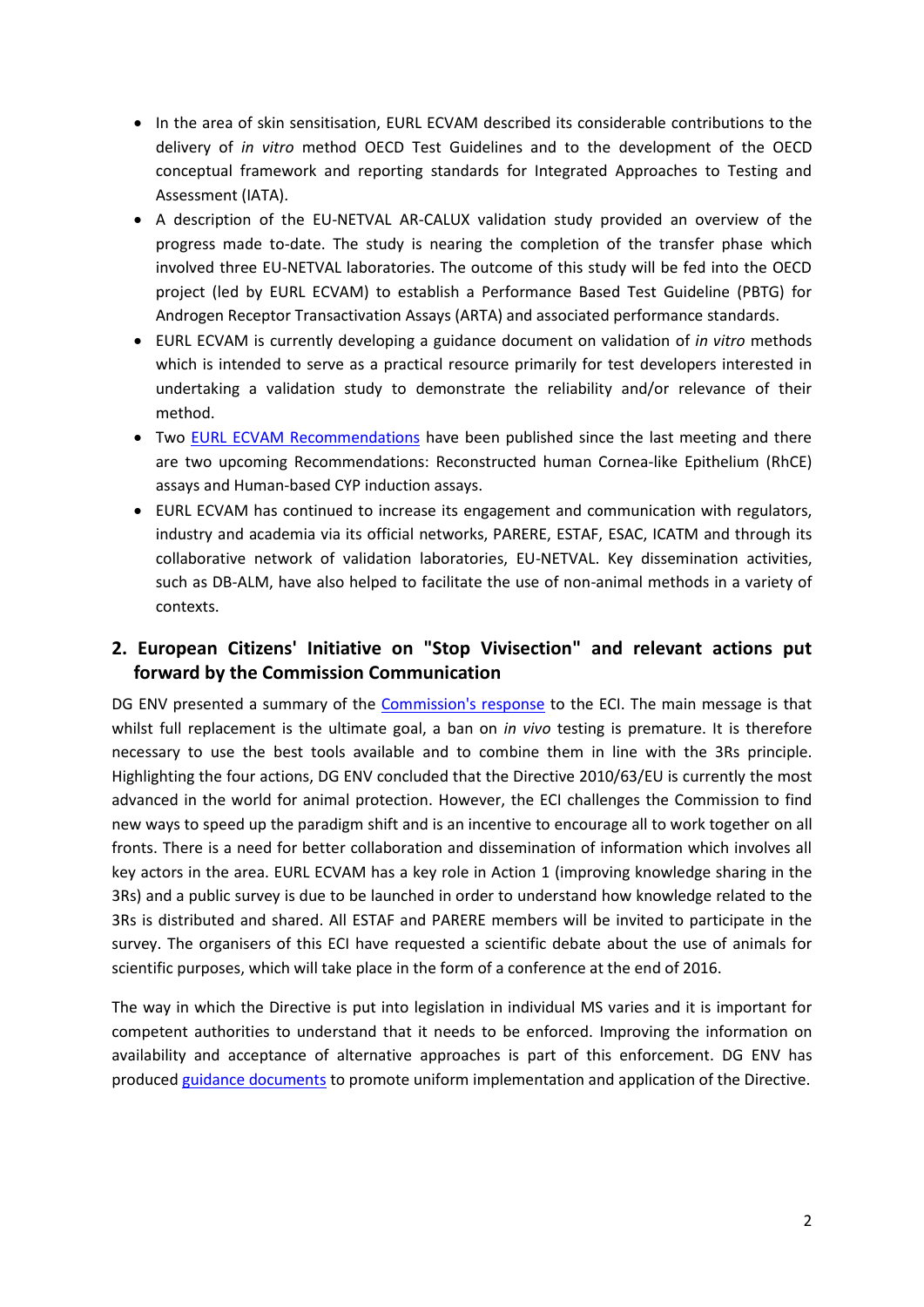## **3. 3Rs in Biomedical Research**

Cruelty Free International presented the highlights of WC9 which included: Organ-on-a-chip, 3D *in vitro* models, alternative methods for batch testing of biologicals, and the redundancy in animal testing (e.g. relating to drug-testing in a second species).

#### *Discussion*

Looking across the different sectors, there is a difference in approach to using alternative methods. There needs to be more engagement with pharmaceutical companies to discuss how they use *in vitro* models and to bring their screening models forward for validation. Academics tend to go for the animal model: it is necessary to increase their confidence in the *in vitro* model. In order to demonstrate the quality of a method/model to the end-users, it is essential to develop performance standards.

The priorities which were identified at the recent 3Rs Centres meeting in April include improving communication about all aspects of the 3Rs. Suggestions for this include, amongst others, sharing intellectual resources and establishing a dedicated communication network of contact points throughout Europe.

It is important to encourage more researchers to attend meetings on alternative methods but also to get more publications on alternative methods in higher impact journals.

EURL ECVAM collaborated in the B-DEBATE monthly meeting in October on future tools for biomedical research. This produced a positive discussion, with some emphasis on the role of computational and *in vitro* tools in reduction as well as replacement of animal testing.

## **4. Integrated approaches to testing and assessment (IATA): method validation;**

## **testing strategy development, evaluation and acceptance.**

EURL ECVAM presented four case studies (serious eye damage/eye Irritation, skin sensitisation, endocrine disruption and acute systemic toxicity) to demonstrate the concept of an IATA in relation to each area and to prepare the groups for the workshop. Please see the workshop summary record (Annex 2) for the details of this workshop and the subsequent feedback from each break-out group, discussions and conclusions.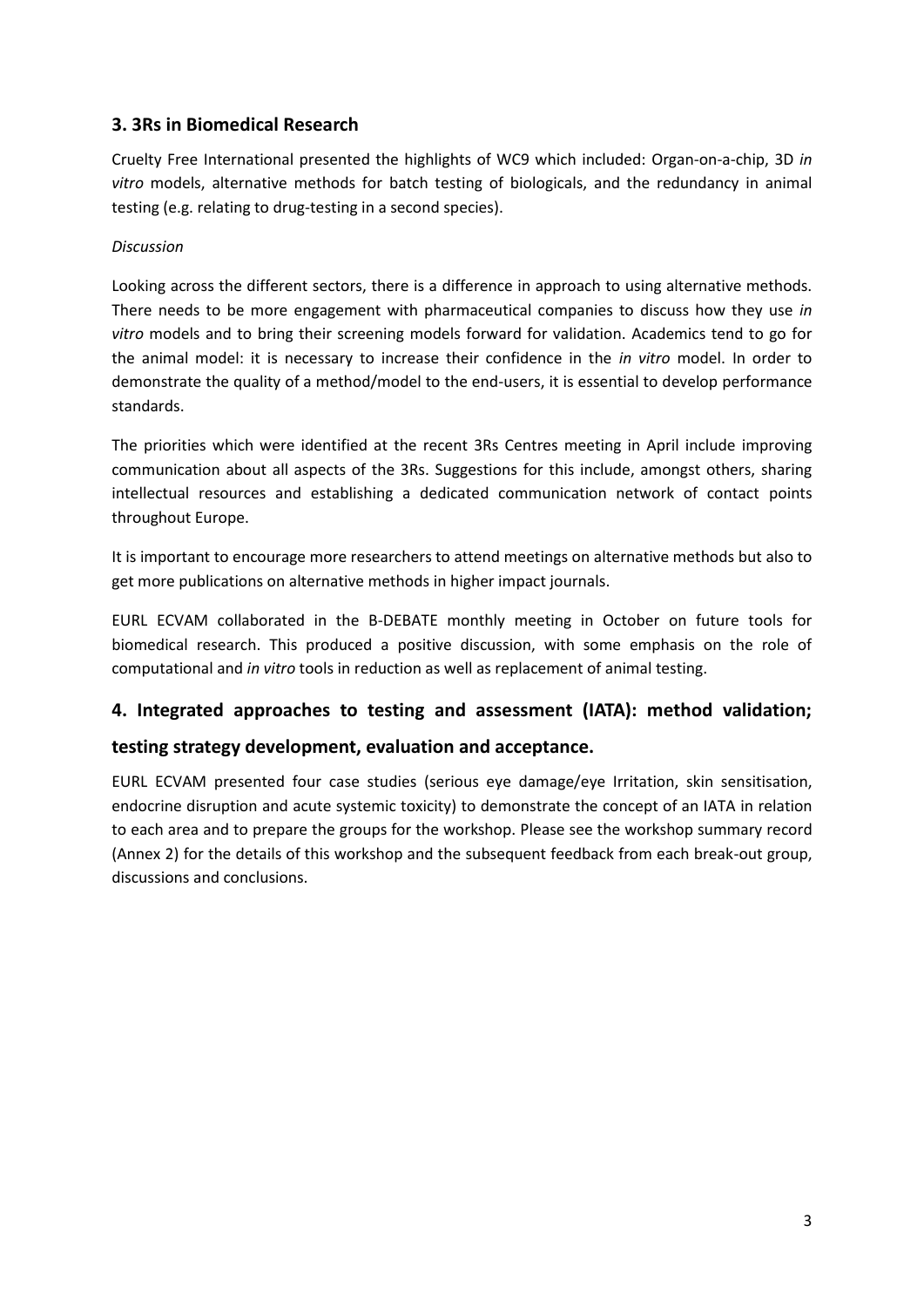

EUROPEAN COMMISSION JOINT RESEARCH CENTRE Institute for Health and Consumer Protection Systems Toxicology Unit **EU Reference Laboratory for Alternatives to Animal Testing (EURL ECVAM)**

**Annex 1**

## **Joint PARERE-ESTAF Meeting**

## **20th -21st October 2015**

## **Agenda**

## **Tuesday 20th October**

| Item                    | <b>Time</b> | <b>Description</b>                                                                                                                                                                | <b>Format</b>                      |
|-------------------------|-------------|-----------------------------------------------------------------------------------------------------------------------------------------------------------------------------------|------------------------------------|
|                         | 14:00       | Welcome                                                                                                                                                                           |                                    |
| $\mathbf{1}$            | 14:00-14:30 | EURL ECVAM updates - general                                                                                                                                                      | Presentation<br><b>Discussion</b>  |
|                         | 14:30-15:00 | EURL ECVAM updates - Method validation workflow and<br>acceptance of methods                                                                                                      | Presentation<br>Discussion         |
| $\overline{2}$          | 15:00-15:30 | European Citizens' Initiative on "Stop Vivisection" and<br>relevant actions in the Commission Communication                                                                       | Presentation<br>Discussion         |
| $\overline{\mathbf{3}}$ | 15:30-16:00 | 3Rs in Biomedical Research                                                                                                                                                        | Presentation<br><b>Discussion</b>  |
|                         | 16:00-16:30 | Coffee break                                                                                                                                                                      |                                    |
| 4                       | 16:30-18:30 | Integrated approaches to testing and assessment (IATA):<br>method validation; testing strategy development,<br>evaluation and acceptance.                                         | Presentations<br><b>Discussion</b> |
|                         |             | Introduction to the workshop<br>Presentations:<br>Serious Eye Damage/Eye Irritation<br><b>Skin Sensitisation</b><br><b>Endocrine Disruption</b><br><b>Acute Systemic Toxicity</b> |                                    |
|                         | 18.30       | Meeting closure                                                                                                                                                                   |                                    |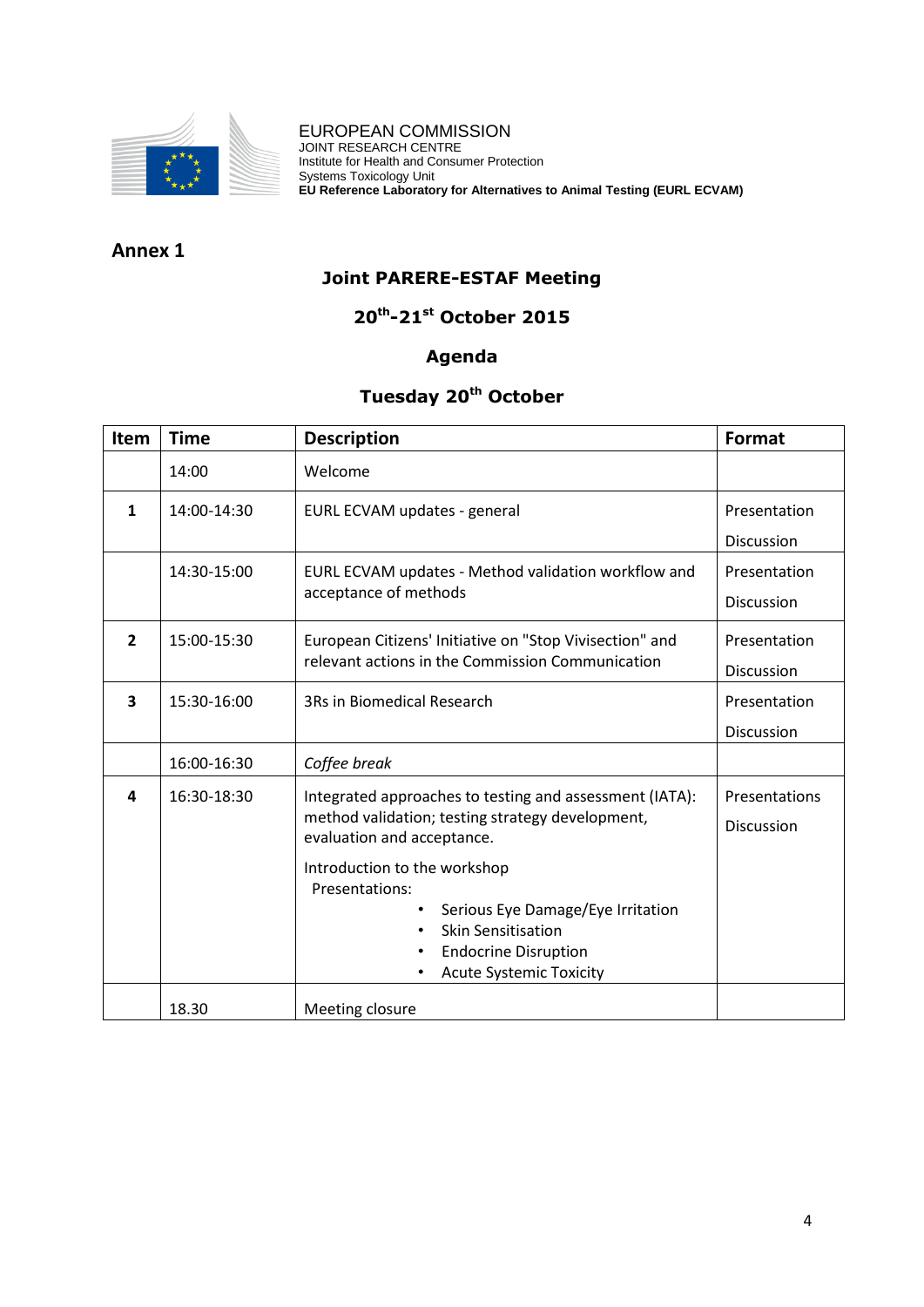# **Wednesday 21st October**

| Item                    | <b>Time</b>  | <b>Description</b>                                                                                                                                                                                                                | Format                             |
|-------------------------|--------------|-----------------------------------------------------------------------------------------------------------------------------------------------------------------------------------------------------------------------------------|------------------------------------|
| 5                       | 8:30-9:00    | Working instructions for the workshop and establishment<br>of break-out groups                                                                                                                                                    |                                    |
| 6                       | $9:00-11:00$ | Break-out group discussion addressing the following<br>questions:<br>1) In cases where test methods are component parts of<br>an IATA should the IATA be established prior to formal<br>validation of the methods, or vice versa? | Break-out<br>group<br>discussion   |
|                         |              | 2) Which regulatory instruments and procedures offer the<br>best means of ensuring broad acceptance and use of<br>IATA?                                                                                                           |                                    |
|                         | 11:00-11.30  | Coffee break                                                                                                                                                                                                                      |                                    |
| $\overline{\mathbf{z}}$ | 11:30-13:00  | Replies/conclusions/recommendations of break-out<br>groups                                                                                                                                                                        | Presentations<br><b>Discussion</b> |
| 8                       | 13:00-13:30  | Wrap-up of main conclusions/recommendations                                                                                                                                                                                       | <b>Discussion</b><br>Agreement     |
|                         | 13:30        | Closure of meeting                                                                                                                                                                                                                | Discussion                         |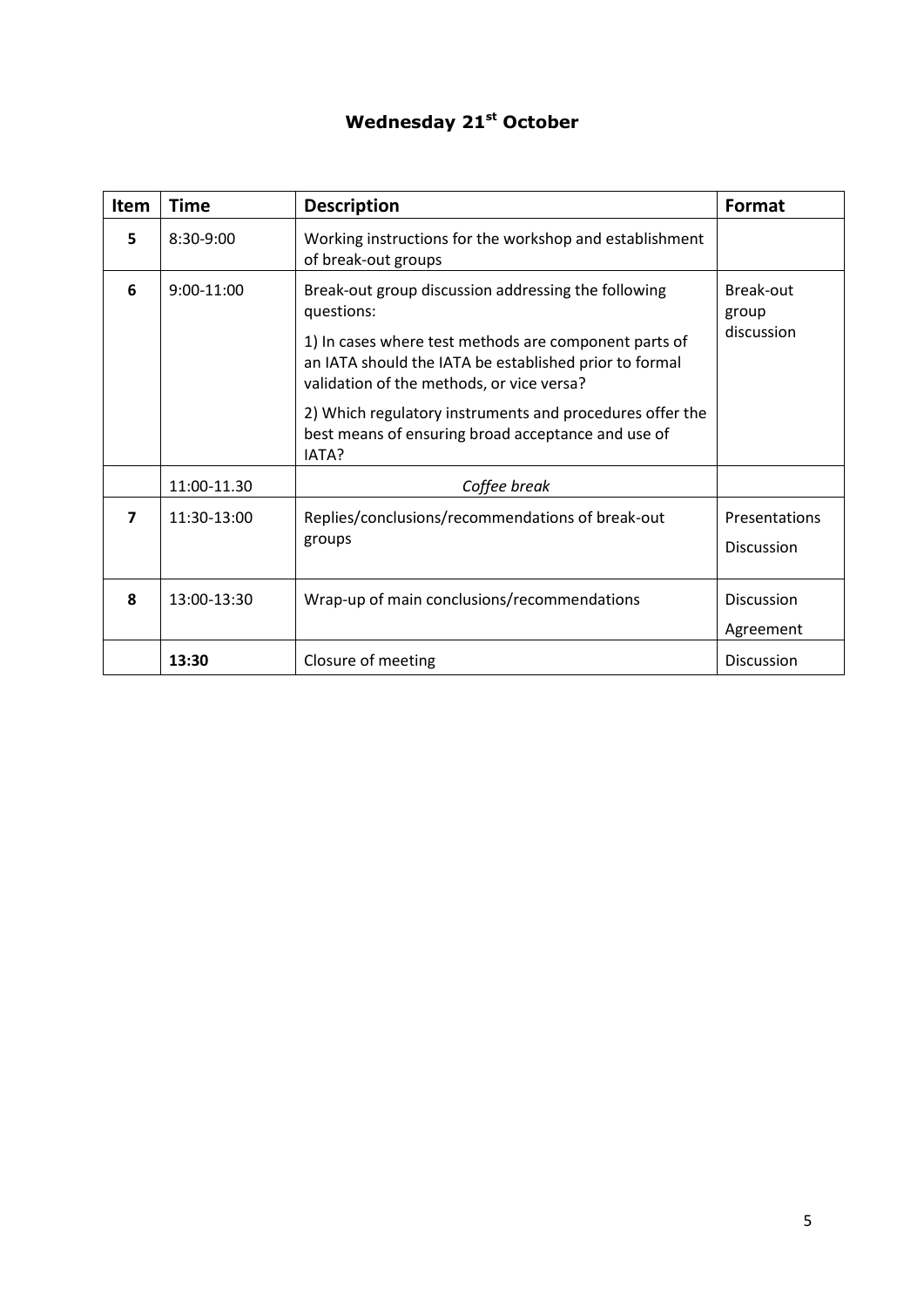## **Annex 2**



EUROPEAN COMMISSION JOINT RESEARCH CENTRE Institute for Health and Consumer Protection Systems Toxicology Unit **EU Reference Laboratory for Alternatives to Animal Testing (EURL ECVAM)**

## **Summary Record**

**PARERE-ESTAF Workshop on Integrated Approaches to Assessment and Testing (IATA) method validation, testing strategy development, evaluation and acceptance.**

21<sup>st</sup> October 2015, Ispra, Italy

The aim of the workshop was to discuss key issues relating to the development, evaluation, acceptance and use of Integrated Approaches to Testing and Assessment (IATA). Four case studies were presented to give an overview of different kinds of IATA that are currently considered by regulatory bodies or are under development. These IATA are designed for the assessment of eye irritation (1), skin sensitisation (2a, 2b), endocrine disruption (3, 4) and acute systemic toxicity (5). Workshop participants discussed a series of questions, with a view to identifying the pros and cons of different options for promoting the acceptance of IATA.

The orientation paper for the workshop, which contains all of the background references, is included in Annex I. The four case studies are briefly outlined here.

#### **Serious Eye Damage/Eye Irritation**

The current REACH Guidance on Information Requirements and Chemical Safety Assessment, (Endpoint specific guidance (Chapter R.7a), Section R.7.2, serious eye damage/eye irritation) includes a general IATA. This provides guidance on how to fulfil REACH information requirements using different types of information, including data generated with alternative methods. The OECD Guidance Document on an IATA for serious eye damage/eye irritation is being developed under EC and US lead. In both cases, the IATA consists of three parts: Part One – Existing and non-testing data; Part Two – Weight-of-evidence judgement on all collected information; Part Three – Testing data. The information sources which may be considered for the WoE assessment within the REACH IATA for serious eye damage/eye irritation are: Skin corrosion data; Physico-chemical data; Existing human data; *In silico* data ((Q)SAR, RA, Grouping); *In vitro* data; *In vivo* data. In the case of serious eye damage/eye irritation, the IATA offers a conceptual framework for the gathering and assessment of endpoint-relevant information. It helps increasing the efficiency and reducing the cost of the assessment by informing how to make best use of existing data to come to a conclusion or to guide the generation of new testing data, where required.

The currently (OECD) accepted *in vitro* methods can be used individually as stand-alone methods under certain conditions for C&L (i.e., to identify UN GHS No Cat. and/or Cat. 1). None of the available individual *in vitro* methods can however fully replace the regulatory Draize rabbit eye test (OECD TG 405). It is estimated that for at least 70% of the substances, one single *in vitro* test method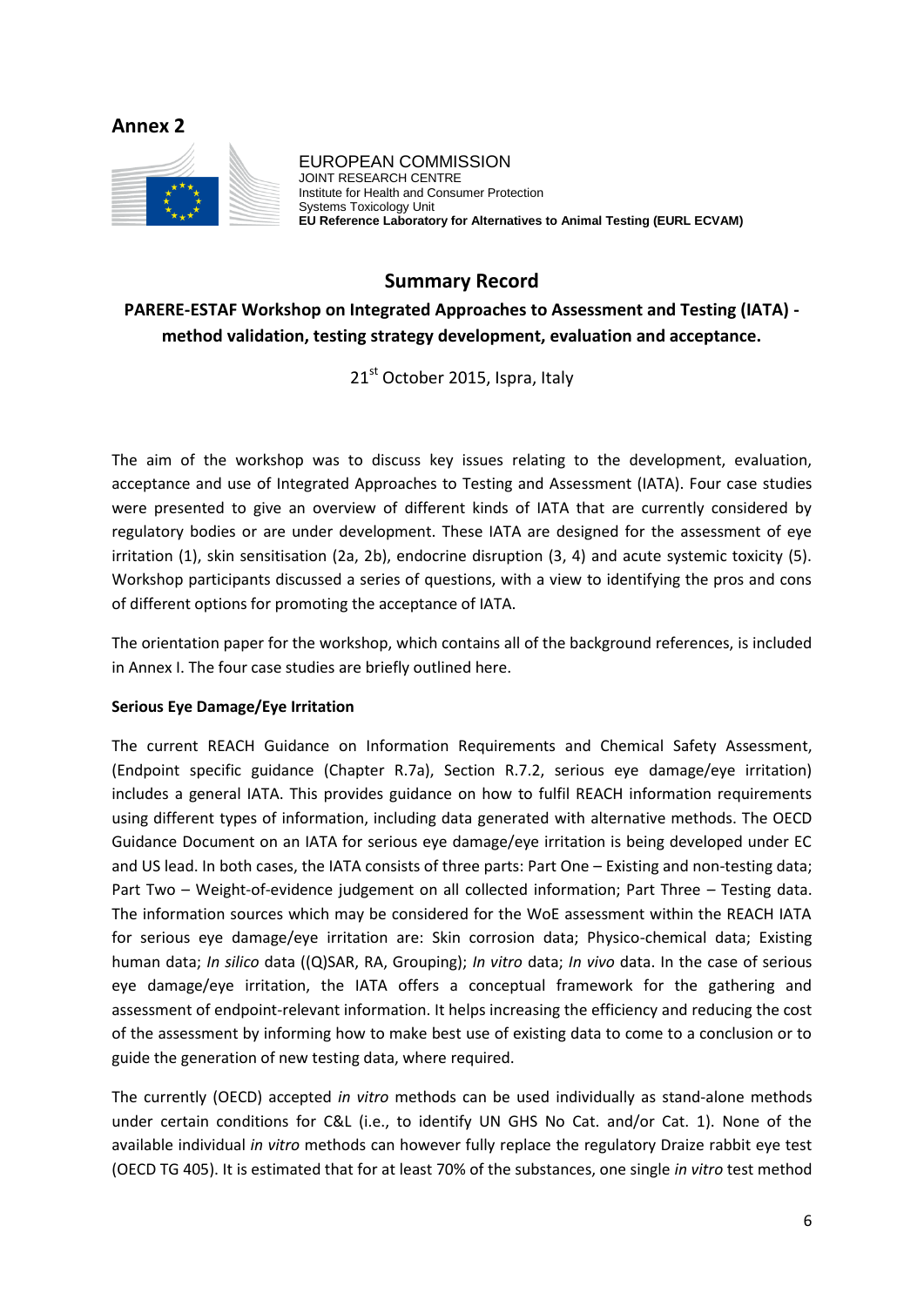will be sufficient to derive a final conclusion. For 20-30% of the substances a combination of 2 or more methods within IATA will be needed. The use of non-guideline methods which are able to detect the persistence of effects may be required to achieve full replacement.

#### **Skin Sensitisation**

The biology and chemical mechanisms of skin sensitisation are well understood and have enabled the development of a variety of non-animal methods (*in silico, in chemico, in vitro*) for skin sensitisation assessment. Toxtree and the QSAR Toolbox are examples of some of the computational tools which may be used in combination with other methods to identify and measure reactivity and to characterise a number of events in the skin sensitisation AOP. Several validated *in vitro* methods are also available. A meta-analysis of the 12 case studies (predictive models / structured approaches) for skin sensitisation show that they perform in the same range. Information generated by alternative approaches which have been developed to address specific Key Events (KE) in the skin sensitisation pathway can be incorporated within an IATA to inform a regulatory decision. A WoE assessment may be made on the basis of this information. Careful consideration must be given to the consistency of the data from the various sources during the WoE evaluation. Standardised templates are under development at the OECD for the documentation of structured approaches that are potentially useful within IATA. These can be used alongside reporting standards for other fixed IATA components (e.g. QSARs, non-guideline *in vitro* methods) to support conclusions made within IATA. At present, there is no overarching approach for the documentation and evaluation of IATA (describing also the expert judgements formed as a result of the WoE evaluation).

#### **Endocrine Disruption**

Data are taken from *in vitro* Toxcast assays that are related to key steps in the ER signalling pathway, including ER binding, dimerisation, chromatin binding, transcriptional activation and ER-dependent cell proliferation. The IATA includes official methods (ERTA) and non-guideline assays, most of which are taken from ToxCast.

The integrated prediction model can be used to directly fulfil the information requirements. The 18 different assays are integrated by a mathematical model of the ER signalling pathway. Model inputs are the efficacy for each assay across the full concentration response curve which is effectively the area under the curve (AUC). Model outputs are the integrated AUC score for agonist and antagonist activity and for various "pseudo-receptors" representing different mechanisms of assay noise. Chemicals with AUC (agonist)  $\geq 0.1$  are considered ER active, and are predictive of the positive uterotrophic assay results.

#### **Acute Systemic Toxicity**

ECHA has developed a model for prediction of low acute oral toxicity; it is based on Weight of Evidence (WoE) approach. The goal is to promote the use of alternatives to animal testing and to save costs. The essential element of this WoE is the sub-acute toxicity study. ECHA's analysis has shown that in case NOAEL oral of the 28-day study is  $\geq$  1000 mg/kg bw, the probability that LD<sub>50</sub>oral is > 2000 mg/kg bw is very high. Thereby, the standard *in vivo* test for acute oral toxicity can be "waived". Furthermore, the correct classification (i.e. no classification for the acute oral toxicity) can be derived. This adaptation can be applied for substances registered at 10 tons or more per year,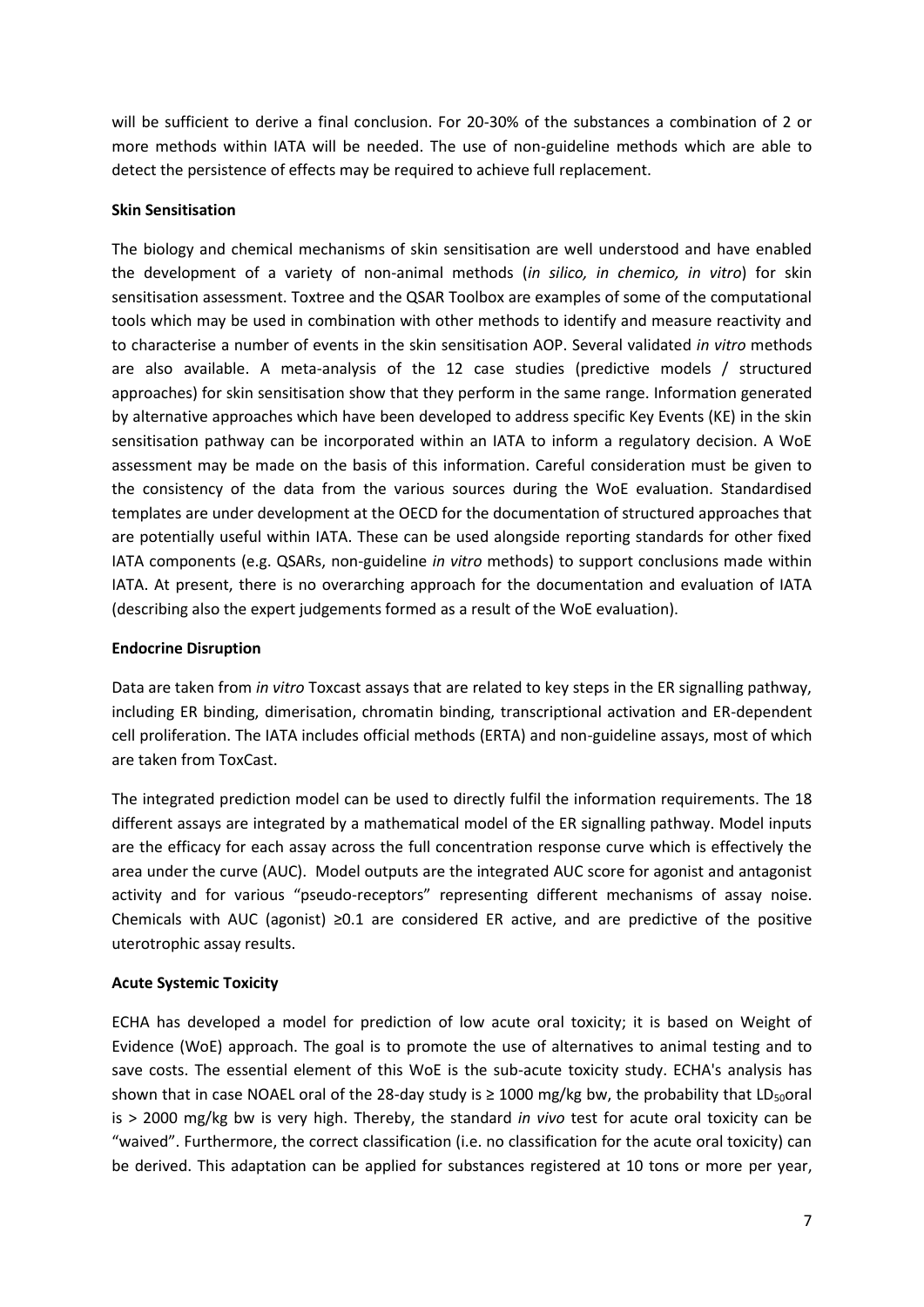because for these substances the 28-day study will normally be available. In addition to the oral 28 day study, at least one more element needs to be provided within the WoE by the REACH registrants. The other possible elements are *in vitro* cytotoxicity (NRU) test, results of QSAR models, and read-across data. This WoE adaptation is described in an update of ECHA's CSR Guidance, which will be published during the first half of 2016.

The acute oral toxicity adaptation is primarily based on the prediction derived from a sub-acute toxicity study. It is meant for low toxicity substance, and requires that other additional elements are presented as a Weight of Evidence (WoE) adaptation.

**Pros** of the acute oral toxicity adaptation, as defined above:

- Maximises the use of in vivo data, which has to be provided anyway, i.e. sub-acute oral toxicity study above 10 tpa under REACH,
- Encourages the use of other non-animal approaches, e.g. *in vitro* study, QSAR and relevant physico-chemical information, and
- Saves animals and costs in up to 500 cases of registration, according to an estimation made by ECHA.

#### **Cons:**

- The WoE approach is not easy to communicate; therefore, it may be considered easier to directly enter to the standard *in vivo* testing for acute oral toxicity
- This approach may in some cases lead to extra use of animals: the case would be such, where first a dose range finding (DRF) study is done, then ordinary sub-acute toxicity study, and because toxicity is seen, finally acute oral toxicity is considered necessary. In that case, the animal saving approach could have been: to start with acute oral toxicity study and then **IF** it can replace the DRF, proceed to the sub-acute study.

To iterate on the last point, other type of cases (where animals and costs are saved) will form the majority of the cases, e.g.

- DRF and sub-acute toxicity study both confirm low toxicity and DRF was considered necessary; then acute toxicity can be waived (Note that about 80% of industrial chemicals are not classified for acute oral toxicity).
- DRF can be avoided (e.g. there is existing information which suggest low toxicity) sub-acute study indicates low toxicity, and other WoE element are added to obtain a valid waiver under REACH.

Obviously, whenever a registrant wants to use this WoE based adaptation, he needs to *start systemic toxicity testing with the sub-acute oral toxicity study* (or possibly with a screening study OECD TG 421) *and not* with the acute oral toxicity study.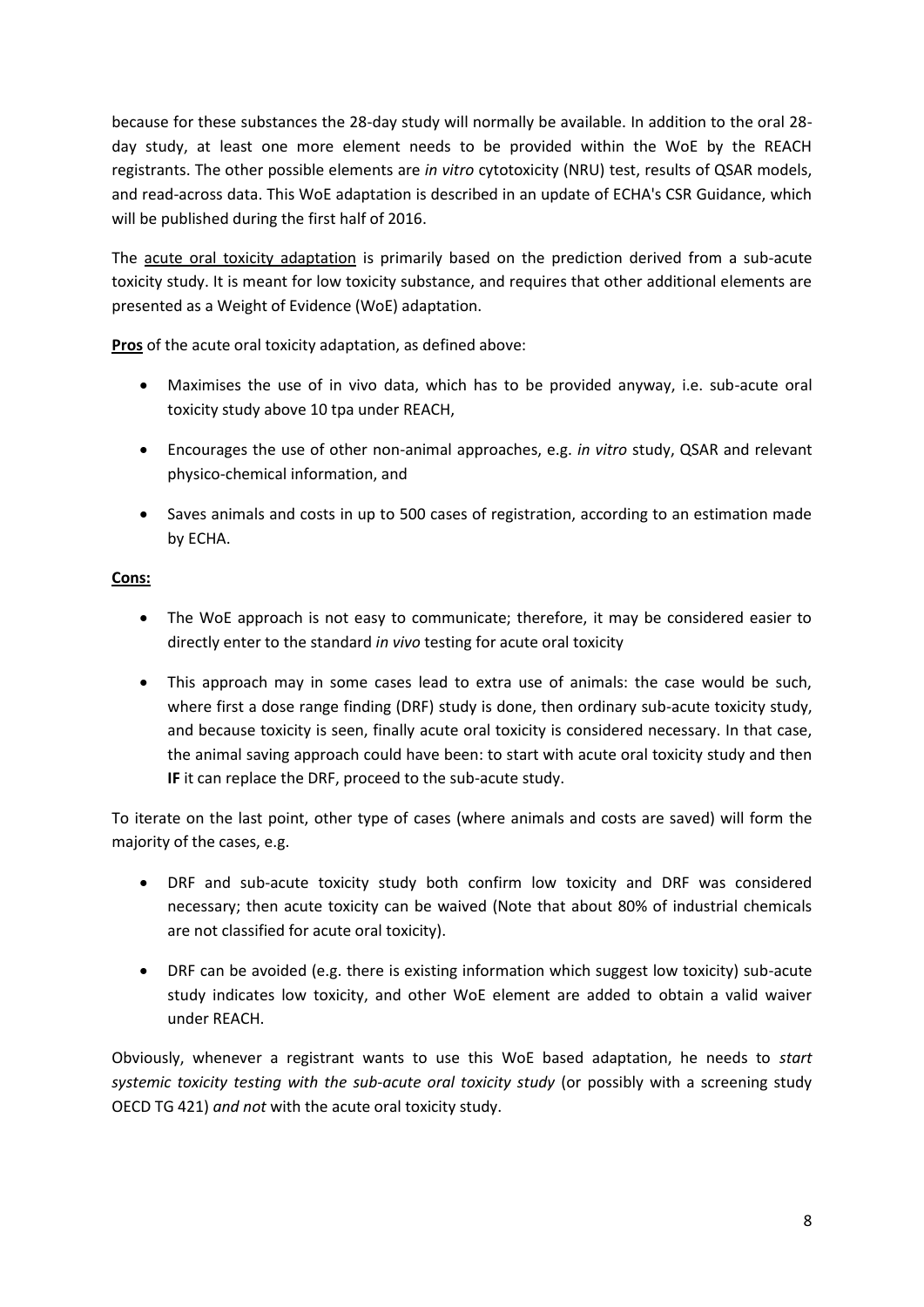#### **Break-out group questions**

**.** 

PARERE and ESTAF members were invited to reflect on the following questions, taking into account the information provided in the case studies. Each break-out group was asked to provide the rationale behind its opinions.

- 1) In cases where test methods are component parts of an IATA should the IATA be established prior to formal validation of the methods, or *vice versa*?
- 2) Which regulatory instruments and procedures<sup>1</sup> offer the best means of ensuring broad acceptance and use of IATA?

The main points generated by each break out group have been summarised and included in the table below<sup>2</sup>. A more general summary of the plenary discussion is also included.

 $^{1}$  e.g. OECD guidance documents on IATA incorporating OECD Test Guideline methods and/or non-test guideline methods; REACH guidance documents .

<sup>2</sup> N.B.: The table exclusively summarizes the views of the Break-out groups. It does not necessarily represent the views of EURL ECVAM.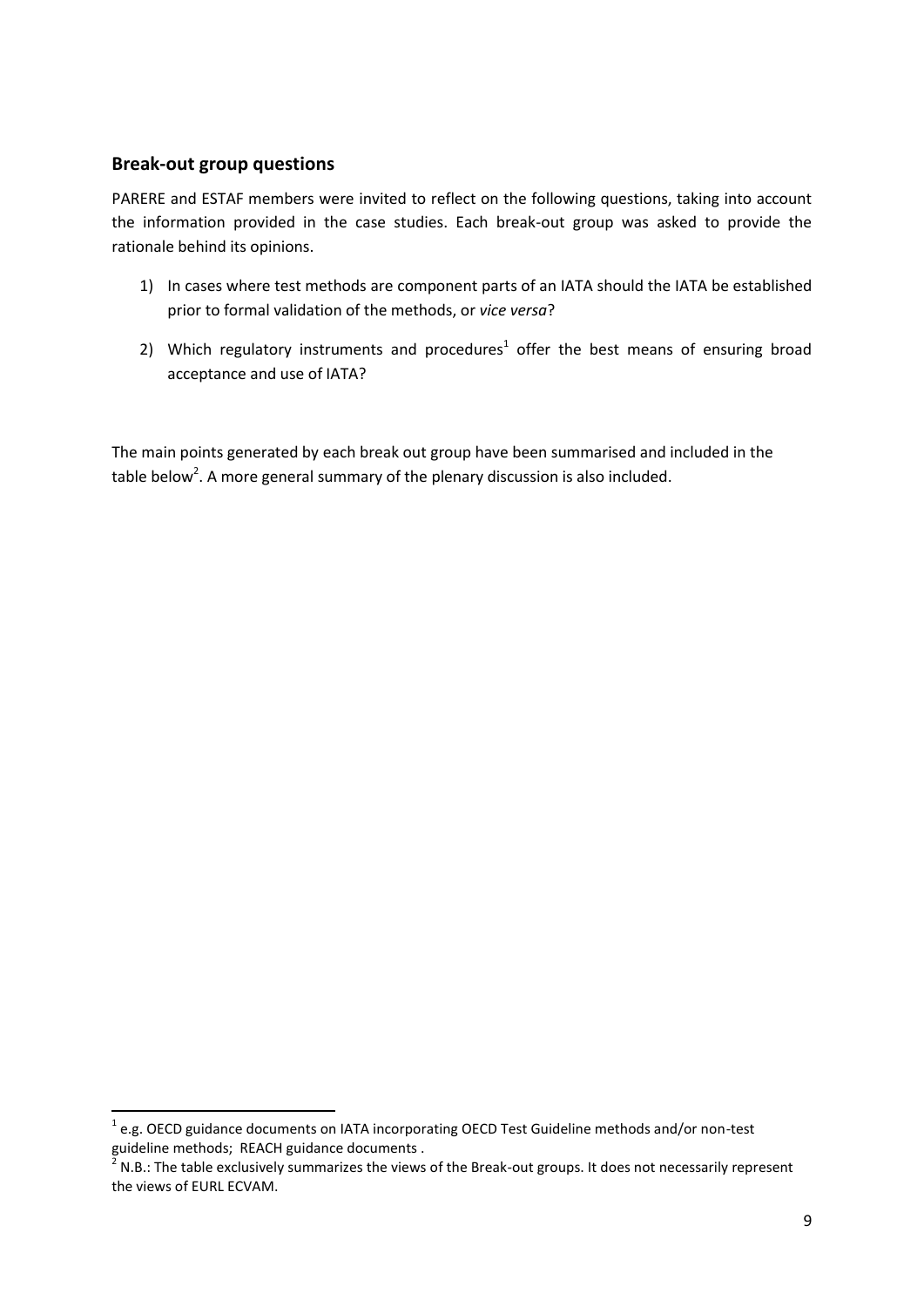| <b>Group</b> | 1) In cases where test methods are component parts of an<br>IATA should the IATA be established prior to formal                                                                                                                                                                                                                                                                                                                                                                                                                                                                                                                                                                                                                                                                                            | 2) Which regulatory instruments and procedures offer the best means of ensuring<br>broad acceptance and use of IATA?                                                                                                                                                                                                                                                                                                                                                                                                                                                                                                                                                                                                                                                                                                                  |
|--------------|------------------------------------------------------------------------------------------------------------------------------------------------------------------------------------------------------------------------------------------------------------------------------------------------------------------------------------------------------------------------------------------------------------------------------------------------------------------------------------------------------------------------------------------------------------------------------------------------------------------------------------------------------------------------------------------------------------------------------------------------------------------------------------------------------------|---------------------------------------------------------------------------------------------------------------------------------------------------------------------------------------------------------------------------------------------------------------------------------------------------------------------------------------------------------------------------------------------------------------------------------------------------------------------------------------------------------------------------------------------------------------------------------------------------------------------------------------------------------------------------------------------------------------------------------------------------------------------------------------------------------------------------------------|
|              | validation of the methods, or vice versa?                                                                                                                                                                                                                                                                                                                                                                                                                                                                                                                                                                                                                                                                                                                                                                  |                                                                                                                                                                                                                                                                                                                                                                                                                                                                                                                                                                                                                                                                                                                                                                                                                                       |
| 1.           | • There is not a single truth but many possibilities.<br>Post-validation is an important aspect: it is a good<br>idea to validate the methods but as they evolve they<br>need to be revised.<br>The methods should be globally available and<br>accepted; they could form part of an OECD test<br>guideline.<br>The question was raised regarding in-house<br>validated test methods: is there a way of certifying<br>these and how can these then be used in an IATA?<br>There are concerns about the animal data that is<br>used to validate methods against, including issues<br>relating to uncertainty and relevance.                                                                                                                                                                                 | Guidelines and strategies are required to convince the regulators as well as<br>being important for industry. ECVAM recommendations and strategies may<br>help, in terms of being a label of quality.<br>There needs to be a shift towards defining and validating standards that fit a<br>wide range of similar classes of methods. Standards could be developed for<br>systems and methods.<br>Validation of in-house methods against standards developed by an<br>independent body may be a move towards the inclusion of these methods<br>within IATA.<br>• The regulators will need to be educated in order to ensure that they are open<br>to new products.<br>Guidelines are also very important for industrial users. In particular, guidance<br>on how to perform assays to ensure between-laboratory-reproducibility (BLR). |
| 2.           | • The IATA is a helpful framework for validation, but it<br>shouldn't be mandatory.<br>Both can happen in parallel and are needed: it is an<br>$\bullet$<br>iterative process. However, the purpose of the IATA<br>should be clear.<br>Additional elements may be needed to e.g. address<br>additional key events, scientific developments, new<br>mechanisms, etc.<br>Within an IATA, one could assume to use WoE for<br>each step (or addressed KE). There might be even 3<br>test methods (TMs) looking at the same KE but one<br>can choose the one with the right applicability<br>domain. TMs for early KEs will have a narrower<br>applicability domain, whilst more downstream KE<br>TMs will have a broader applicability domain.<br>It is important to ensure that IATA is adapted.<br>$\bullet$ | • There is a need to develop a reference document on harmonized sufficient<br>requirements for regulatory acceptance of IATA in each endpoint.<br>Acceptance of methods is currently covered by the regulation but regulatory<br>acceptance of IATA is currently unclear.<br>Important to take into account in the Document:<br>Limitations of animal test<br>$\circ$<br>Human relevance<br>$\circ$<br>Quantitative and probabilistic<br>approaches (e.g., uncertainty)<br>Define which amount of data is good enough whilst ensuring flexibility in<br>interpretation of data.<br>This is especially important for acceptance of negative results.<br>One suggestion is to have a reference document that outlines the minimum<br>requirements for regulatory acceptance of IATA providing a general<br>framework.                   |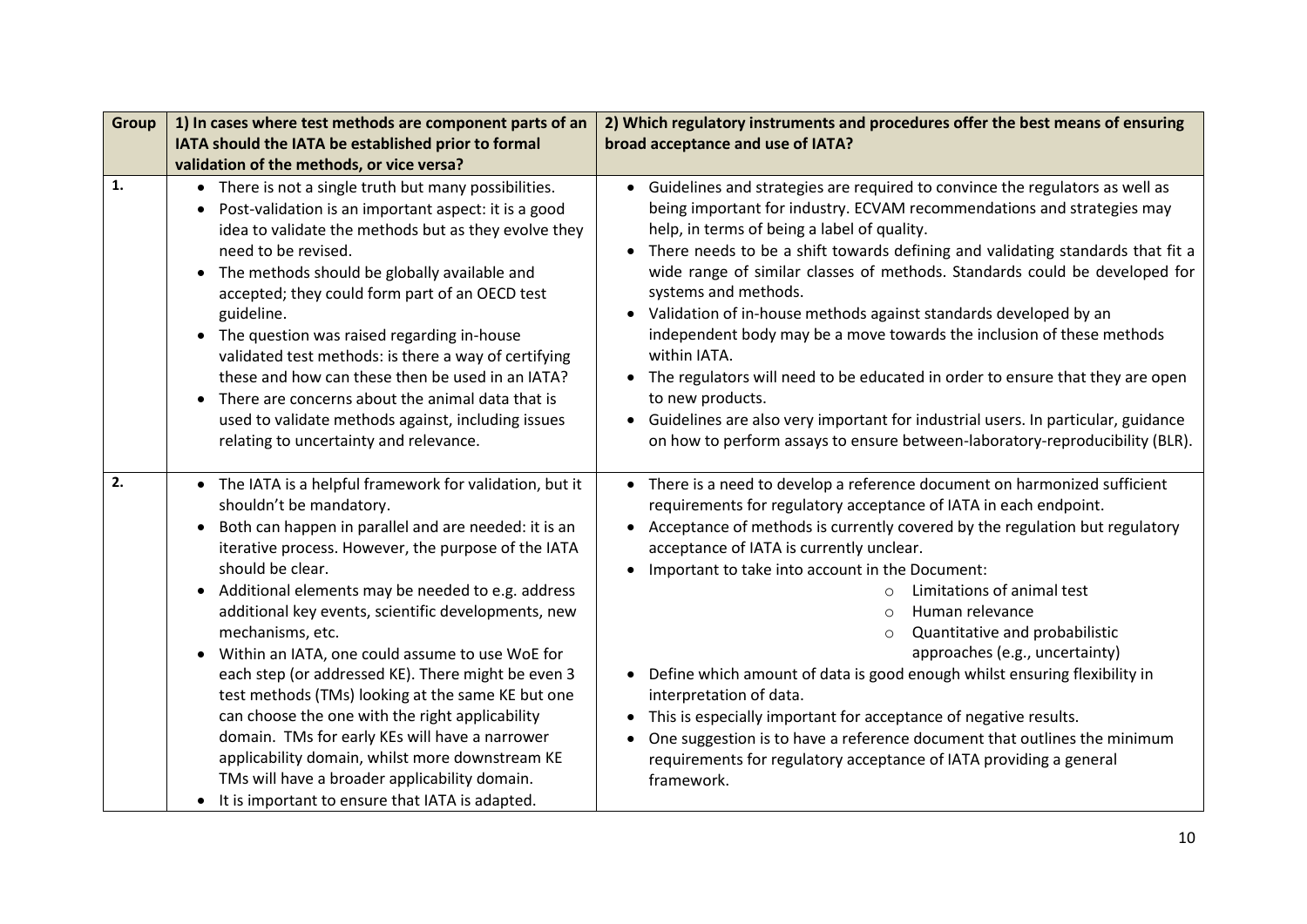|    | Similarly, more than one test method may be<br>$\bullet$<br>validated per IATA key event to take into account,<br>for example, the applicability domain and scientific<br>developments.                                                                                                                                                                                                                                                                                                                                                                                                                                                                                                                                                                                                                                                                                                                                                                                              | • To be developed by regulators together with stakeholders (industry,<br>academia, etc.)<br>The approach should be prescriptive on the data needs but more flexible on<br>the data interpretation. One example to check could be the ICH guidelines in<br>the pharmaceutical area.                                                                                                                                                                                                                                                                                                                                                                                                                                                                                                                                                                                                                                                                                                                                                                                                                                                                                                                                                       |
|----|--------------------------------------------------------------------------------------------------------------------------------------------------------------------------------------------------------------------------------------------------------------------------------------------------------------------------------------------------------------------------------------------------------------------------------------------------------------------------------------------------------------------------------------------------------------------------------------------------------------------------------------------------------------------------------------------------------------------------------------------------------------------------------------------------------------------------------------------------------------------------------------------------------------------------------------------------------------------------------------|------------------------------------------------------------------------------------------------------------------------------------------------------------------------------------------------------------------------------------------------------------------------------------------------------------------------------------------------------------------------------------------------------------------------------------------------------------------------------------------------------------------------------------------------------------------------------------------------------------------------------------------------------------------------------------------------------------------------------------------------------------------------------------------------------------------------------------------------------------------------------------------------------------------------------------------------------------------------------------------------------------------------------------------------------------------------------------------------------------------------------------------------------------------------------------------------------------------------------------------|
| 3. | A starting point could be a scoping paper which<br>seeks to provide an idea of the test methods<br>available for a specific endpoint and an idea of an<br>IATA like the OECD thyroid scoping paper and the<br>preliminary work for non-genotoxic<br>carcinogenicity.<br>This is important to select most promising methods<br>for validation and identify areas with needs for<br>new methods. This supports also harmonisation of<br>reference chemicals and data over the various new<br>methods<br>Individual methods could be validated by assessing<br>their reproducibility and the relevance in terms of<br>the molecular pathways underlying the cellular<br>response. The IATA cannot be validated but<br>assessed for being "fit for purpose" in terms of<br>mechanistic coverage of underlying AOP<br>knowledge and overall reproducibility. The IATA<br>may harbour one or several ITS (defined<br>approaches) which also may be validated in the<br>more classical way. | At the moment, there are at least 12 solutions for skin sensitisation, but they<br>$\bullet$<br>are not ranked and provide different results. This can pose difficulties for<br>small companies which have limited resources and cannot afford to tailor<br>them each time for different methods. This also presents problems for<br>authorities and regulators to decide what is acceptable.<br>The high flexibility of IATAs, like read-across, is also a suboptimal situation.<br>There may be a need to move towards more prescriptive IATAs. An OECD<br>framework would be essential for making progress in this respect.<br>OECD TG methods would improve the acceptance of conclusions in IATAs.<br>It is also important to ensure that data generated by non-standard methods<br>are recognised.<br>Convincing guidance for acceptability criteria for IATAs would help.<br>OECD Guidance Documents and ECHA guidance and established EURL-<br>ECVAM processed documents are useful approaches for harmonisation.<br>There may be a requirement for OECD to focus on developing testing<br>strategies as opposed to individual methods.<br>Development of performance standards for methods and eventually ITSs is<br>important. |
| 4. | The idea of an IATA as a process as opposed to a fixed<br>entity would allow the identification of test development                                                                                                                                                                                                                                                                                                                                                                                                                                                                                                                                                                                                                                                                                                                                                                                                                                                                  | This backbone IATA is the common IATA agreed on by different regulatory<br>$\bullet$<br>bodies and contains the minimal requirements.                                                                                                                                                                                                                                                                                                                                                                                                                                                                                                                                                                                                                                                                                                                                                                                                                                                                                                                                                                                                                                                                                                    |
|    | needs. The purpose of the IATA could be determined in                                                                                                                                                                                                                                                                                                                                                                                                                                                                                                                                                                                                                                                                                                                                                                                                                                                                                                                                | Specific IATAs can be developed for the specific areas.                                                                                                                                                                                                                                                                                                                                                                                                                                                                                                                                                                                                                                                                                                                                                                                                                                                                                                                                                                                                                                                                                                                                                                                  |
|    | order to cover regulatory requirements. In this case, there                                                                                                                                                                                                                                                                                                                                                                                                                                                                                                                                                                                                                                                                                                                                                                                                                                                                                                                          | It also has to be very clear what the IATA should be used for (e.g.                                                                                                                                                                                                                                                                                                                                                                                                                                                                                                                                                                                                                                                                                                                                                                                                                                                                                                                                                                                                                                                                                                                                                                      |
|    | could be a "pre-IATA" as proposed in the scheme below:                                                                                                                                                                                                                                                                                                                                                                                                                                                                                                                                                                                                                                                                                                                                                                                                                                                                                                                               | classification and labeling). Once this is clarified it is easier to harmonise the<br>IATA.                                                                                                                                                                                                                                                                                                                                                                                                                                                                                                                                                                                                                                                                                                                                                                                                                                                                                                                                                                                                                                                                                                                                              |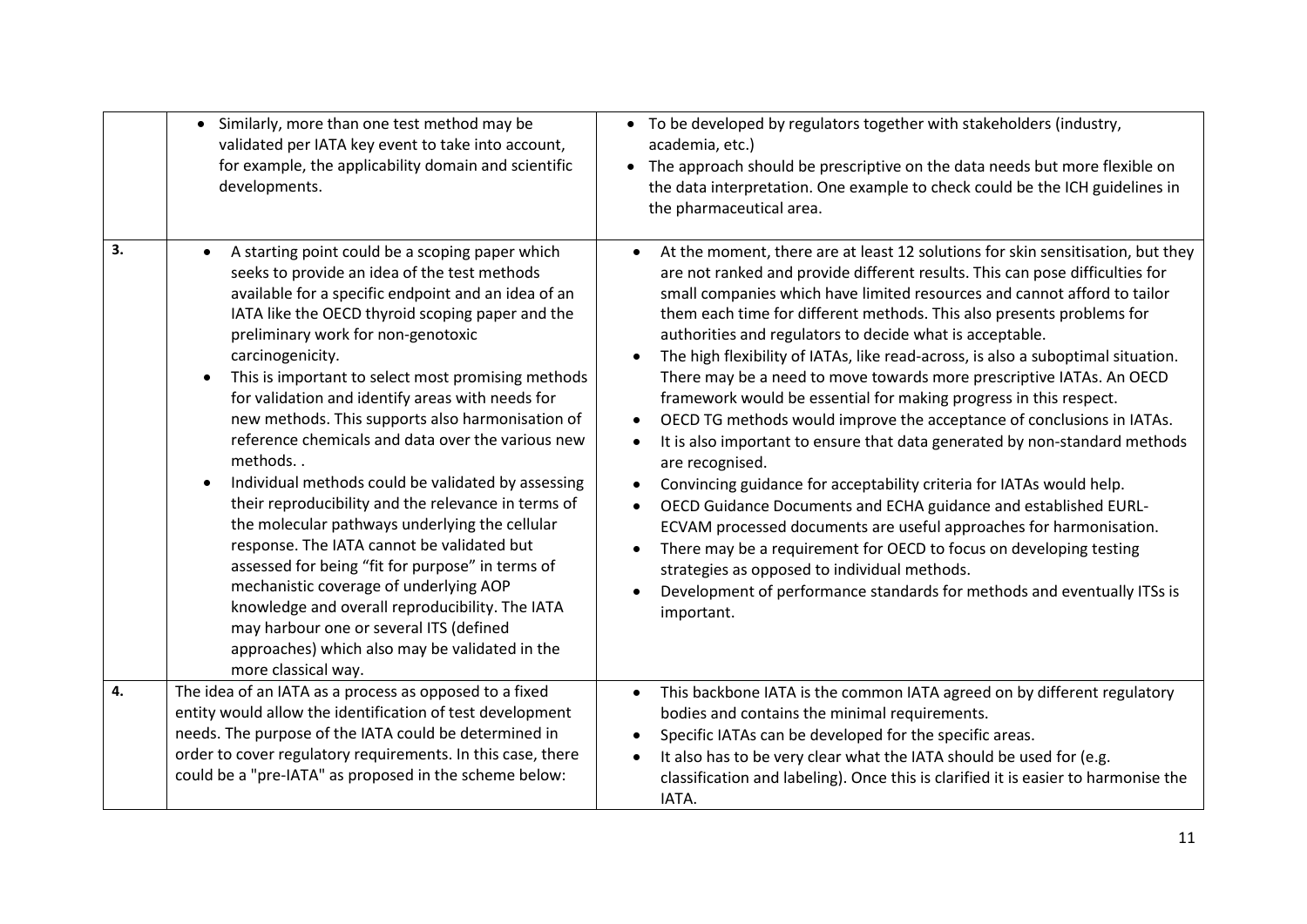| <b>Pre-IATA</b> $\rightarrow$ Backbone-IATA $\rightarrow$ IATA $\rightarrow$ Condensed-IATA<br>The pre-IATA can be seen as a conceptual<br>framework including existing methods and to<br>identify gaps. It is a working scheme that can show<br>where new test methods are needed. It is for the<br>scientific community and not for regulatory<br>purpose.<br>In the IATA formats there should be a legislation<br>box so that it is clear under what regulations it is<br>applicable. | The accepted IATA will need regular revisions and weak building blocks<br>should be identified. It is when the IATA is used that we get experience to<br>fully re-evaluate its performance.<br>Need for case studies to show that the concept is usable.<br>The condensed IATA may be transformed into an integrated testing strategy<br>(ITS) and included in a test guideline. |
|------------------------------------------------------------------------------------------------------------------------------------------------------------------------------------------------------------------------------------------------------------------------------------------------------------------------------------------------------------------------------------------------------------------------------------------------------------------------------------------|----------------------------------------------------------------------------------------------------------------------------------------------------------------------------------------------------------------------------------------------------------------------------------------------------------------------------------------------------------------------------------|
|------------------------------------------------------------------------------------------------------------------------------------------------------------------------------------------------------------------------------------------------------------------------------------------------------------------------------------------------------------------------------------------------------------------------------------------------------------------------------------------|----------------------------------------------------------------------------------------------------------------------------------------------------------------------------------------------------------------------------------------------------------------------------------------------------------------------------------------------------------------------------------|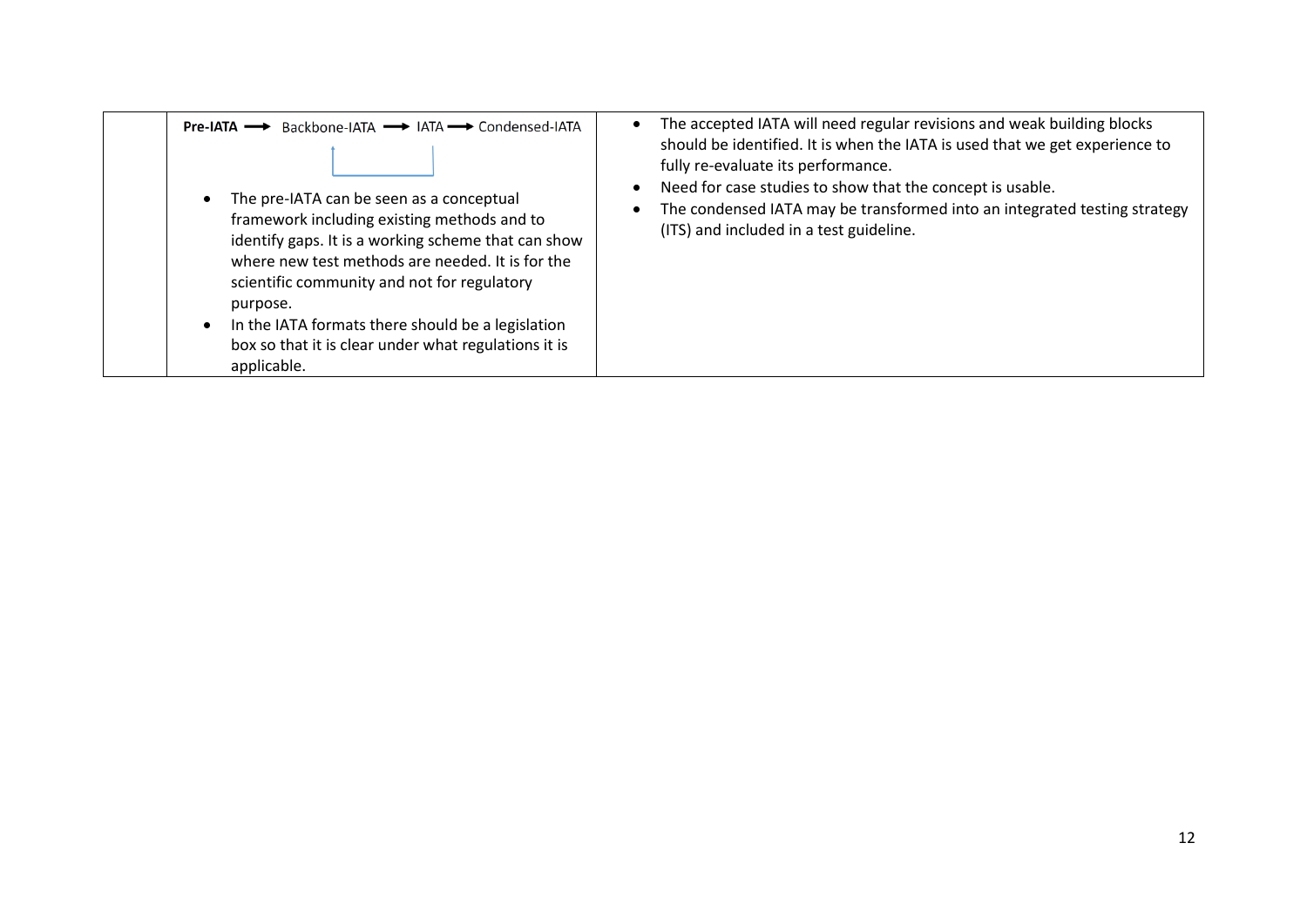#### **Discussion points:**

more animals used.

- IATA are judgement-based approaches which may contain rule-based elements. An example of a rule-based element within IATA is a defined approach to data integration (e.g. integrated testing strategies), where a combination of multiple information sources is fixed in a predefined way. In the case of Skin Corrosion and Irritation, Part III of the IATA, which is linked to the generation of new testing data, is prescriptive. For skin sensitisation, however, this part is also flexible as the way in which the *in vitro* methods may be combined is not prescribed. For this reason, a template for describing defined approaches is being developed at OECD to facilitate harmonised reporting and evaluation of such approaches.
- The knowledge from Adverse Outcome Pathways (AOPs) has informed the development of tests which target key events within the pathway. IATA, therefore, are the regulatory tools that may use AOPs to underpin decisions with mechanistic knowledge. In the case of skin sensitisation, a number of alternative methods have been developed to address specific key events in the skin sensitisation pathway. The combination of *in vitro, in silico* and *in chemico*  tests can provide sufficiently reliable results to forego the *in vivo* test. The question again is how much data is enough data and is it necessary to cover all of the key events?
- IATA is an emergence of a more standardised way of documenting hazard and risk assessment. However, flexibility is required as it is a chemical and context dependent process. It provides a framework for testing and assessment which may be adapted for different regulatory requirements. As such, it is necessary to have a clear understanding of the different regulatory requirements for each sector across the regions in order to facilitate a harmonised approach.
- The WoE approach is not considered to be as strong as using validated *in vitro* methods. Combining more *in vitro* methods still raises the question of acceptance and again, what is sufficient data? This could lead back to *in vivo* testing in order to satisfy the regulatory requirements.
- Regarding the acute oral toxicity adaptation presented, some industry representatives commented on the meaning of "toxicity is seen" in real life. The meaning of a DRF was to obtain good dose levels for sub-acute studies. If it is not known if animals tolerate a certain dose level (because no acute toxicity data are available), there is a risk to end in additional dose groups because the initial choice was wrong. It is thus rather unlikely that someone would take the risk to set wrong dose levels just by avoiding DRFs or acute toxicity studies. It was explained that "toxicity is seen" means that the NOAEL of the sub-acute study is <1000 mg/kg and, therefore, the WoE adaptation cannot be applied and the registrant would need to perform the acute toxicity study. This scenario would indeed end up with
- The problem with occupational health and safety and GHS was also raised. In this context limit dose for repeated-dose studies (1000 mg/kg bw/d) is not declared as comparable to limit dose in acute toxicity studies (2000 mg/kg bw). Classification and labelling are geared with these values.
- Saving animals by following the strategy might be accepted in Europe. However, many products also have to be registered in other parts of the world and other authorities ask for acute toxicity data.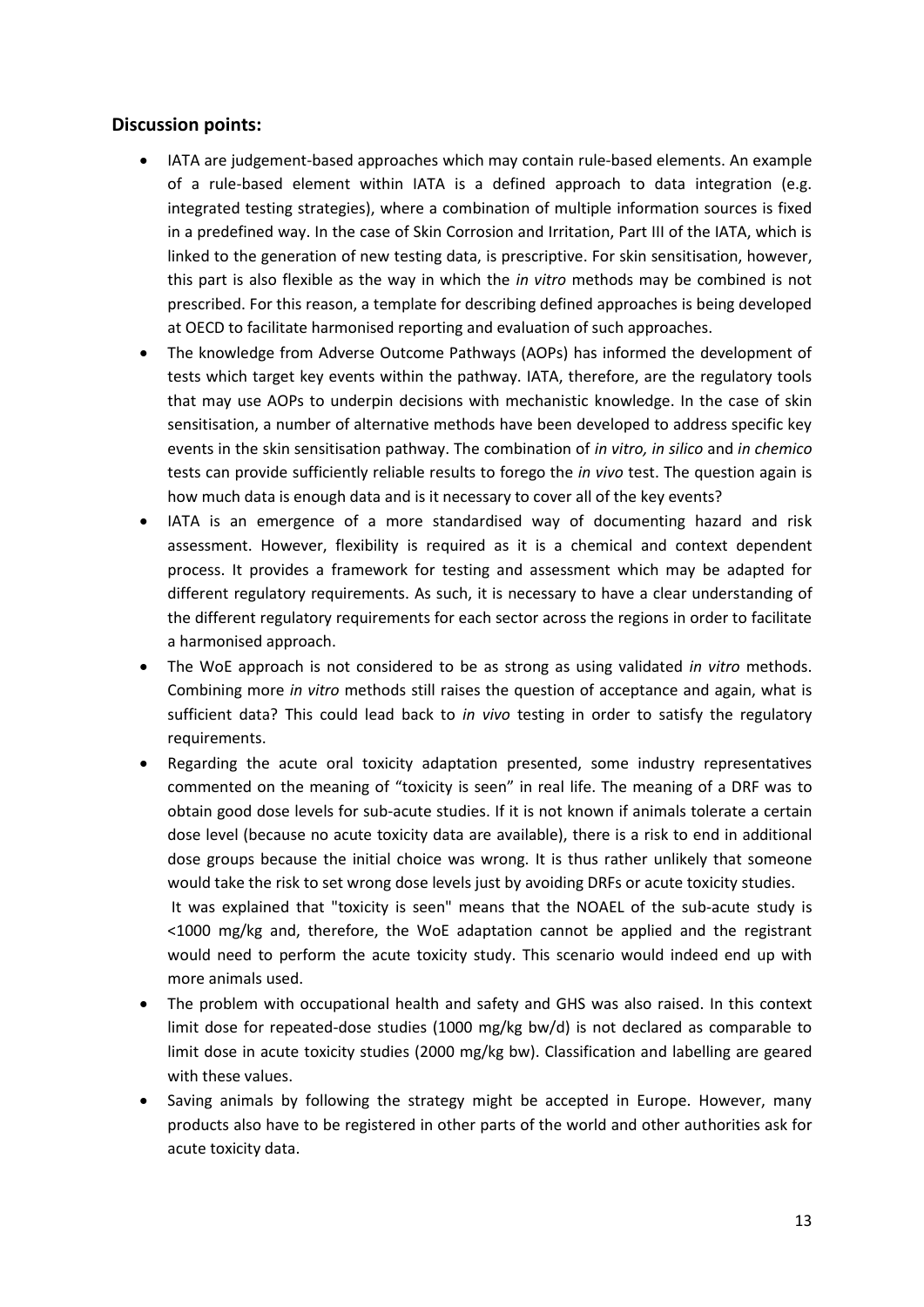- Read across could be an option, however, this is often refused by authorities (especially outside Europe).
- QSAR for acute toxicity has been tested by industry, but the experience shows that it poorly or not at all covers this endpoint.
- According to the experience in industry, cytotoxicity assays failed to predict starting doses and they would not help on their own for predicting acute toxicity of industrial chemicals (Schrage *et al.*, 2011<sup>3</sup>).

It was clarified that the intended use of the 3T3 NRU cytotoxicity assay as part of the proposed WoE adaptation was not for setting starting doses for the *in vivo* acute toxicity assay, but as supportive evidence of the low toxicity of the substance. In fact, the potential of the 3T3 NRU cytotoxicity assay to support the identification of chemicals that do not require classification for acute oral toxicity (LD50 > 2000 mg/kg b.w.) has been shown (Prieto et al., 2013<sup>4</sup>). However, due to the known limitations of the cytotoxicity assay, the test cannot be used in isolation and therefore, it has been recommended to always interpret the results in combination with information from other sources in order to increase the confidence in the prediction (EURL ECVAM 2013 $5$ ).

- The validation and regulatory acceptance processes pose some issues: this must be changed in order to drive progress. The issues include:
	- o Regulators have varying levels of understanding.
	- $\circ$  There is a significant problem relating to the rejection of submitted alternative method data: often they are rejected but there is no rationale included. Regulators need to agree on what does and what doesn't fulfil the criteria.
	- o The financial burden associated with developing methods for submission for validation can act as a disincentive, particularly to smaller companies.
	- $\circ$  Lack of between laboratory reproducibility (BLR) but is this important when some laboratories do not transfer their methods? GD34 states that in-house methods do not require a BLR assessment. The transferability stage of the validation process is time-consuming. If it is not necessary for in-house methods which are not used in other laboratories, then more methods could be validated. However, these could be validated through a different process (e.g. by checking compliance against an agreed set of standards for the given type of method, i.e. they won't become international test guidelines.
	- How to understand that a given tool is mechanistically sound without validating it against animal data. These animal data are not 100% accurate or reliable. Confidence is needed in order to move away from the dependence on the animal model.
- Is it possible to validate an IATA?

**<sup>.</sup>** <sup>3</sup> Schrage A, Hempel K, Schulz M, Kolle SN, van Ravenzwaay B, Landsiedel R. Refinement and reduction of acute oral toxicity testing: a [critical review of the use of cytotoxicity data.](http://www.ncbi.nlm.nih.gov/pubmed/21777041) Altern Lab Anim. 2011 Jul;39(3):273-95. Review

<sup>&</sup>lt;sup>4</sup> Prieto P, Cole T, Curren R, Gibson RM, Liebsch M, Raabe H, Tuomainen AM, Whelan M, Kinsner-Ovaskainen A. Assessment of the [predictive capacity of the 3T3 Neutral Red Uptake cytotoxicity test method to identify substances not classified for acute oral toxicity](http://www.ncbi.nlm.nih.gov/pubmed/23246604)  [\(LD50>2000 mg/kg\): results of an ECVAM validation study.](http://www.ncbi.nlm.nih.gov/pubmed/23246604) Regul Toxicol Pharmacol. 2013 Apr;65(3):344-65.

<sup>&</sup>lt;sup>5</sup> EURL ECVAM Recommendation on the 3T3 NRU Assay for Supporting the Identification of Substances Not Requiring Classification for Acute Oral Toxicity. Available at: https://eurl-ecvam.jrc.ec.europa.eu/eurl-ecvam-recommendations/3t3-nru-recommendation.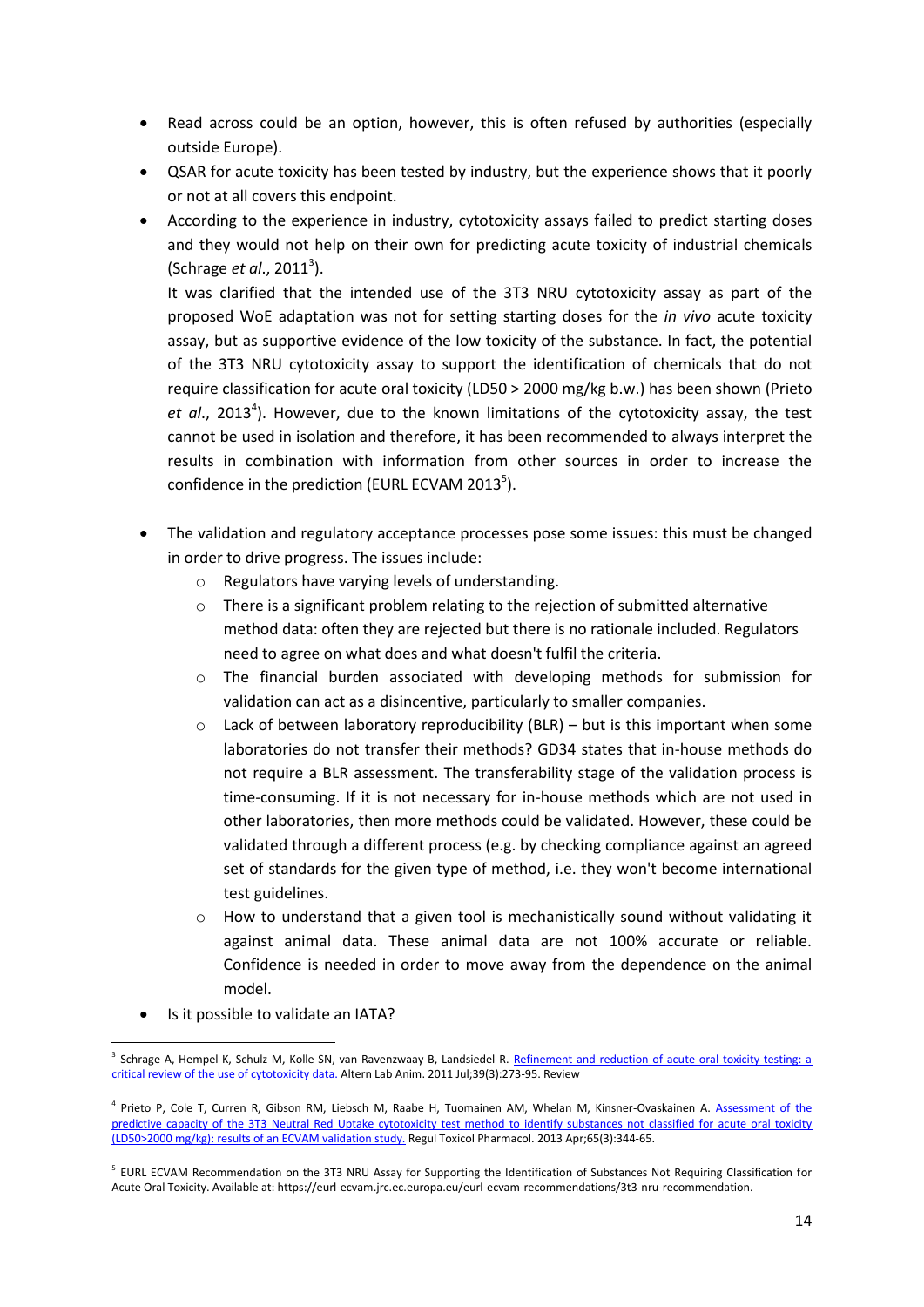- o The benefits and feasibility of validating IATAs rather than only the single test methods was discussed: some ESTAF and PARERE members voiced the need to validate IATAs in order to achieve full regulatory use of non-animal methods (which are usually used in combination with several methods to address one endpoint). EURL ECVAM explained that some parts within an IATA are difficult to standardise (and validate), i.e. usually the parts gathering existing information and their evaluation in a judgement-based weight-of-evidence approach, but that defined approaches (DA) to data integration, where a combination of multiple information sources is fixed in a predefined way, could, on the other hand, be validated.
- o EURL ECVAM is therefore leading the project within the OECD Task Force on Hazard Assessment on a Guidance Document for the reporting of defined approaches to be used within IATA.
- o Regarding the 12 case studies on skin sensitisation currently discussed at the OECD Task Force on Hazard Assessment, most of those are not IATAs but defined approaches (DA). DA are to be considered in the context of an IATA and depending on the regulatory purpose, some of them may in certain cases also be fit for purpose on their own.
- $\circ$  The process for evaluation/validation of DA is not necessarily the same as the one that is used to validate individual methods. In addition, the validation process of the individual methods is different depending if the methods are to be used as standalone methods or as components of DA/IATA. This concept had already been applied in recent EURL ECVAM validation studies (e.g. skin/eye irritation versus skin sensitisation).
- o The existence of the IATA framework could also guide the development of new methods as gaps could be more easily identified in strategies to address specific endpoints.
- Should the IATA be outside of TGs?
	- o Yes, they should be under Guidance Documents. Acceptance of fixed IATAs under MAD is a possible goal, but if this is to be achieved then validation of the assays becomes a necessity.
- The regulatory acceptance of IATA is currently unclear.
	- o A reference document on harmonised standard requirements for regulatory acceptance of IATA for each endpoint is necessary to define the sufficient amount of data whilst ensuring flexibility in the interpretation of the data. This could be developed by regulators together with stakeholders.
	- $\circ$  Such a reference document needs to take into account the limitations, the human relevance and the uncertainties of the animal data.
- Regulatory acceptance may be approached in the following ways:
	- if the IATA is based on either validated or OECD test methods
	- o if the IATA has elements which can be omitted (e.g. if specific data are not required for the category), then if this is explained it is possible to accept the data
	- o the regulators need a reference point and this could be the minimal set of components and performance requirements associated with the IATA.
	- o a core element of getting acceptance is experience of using the data.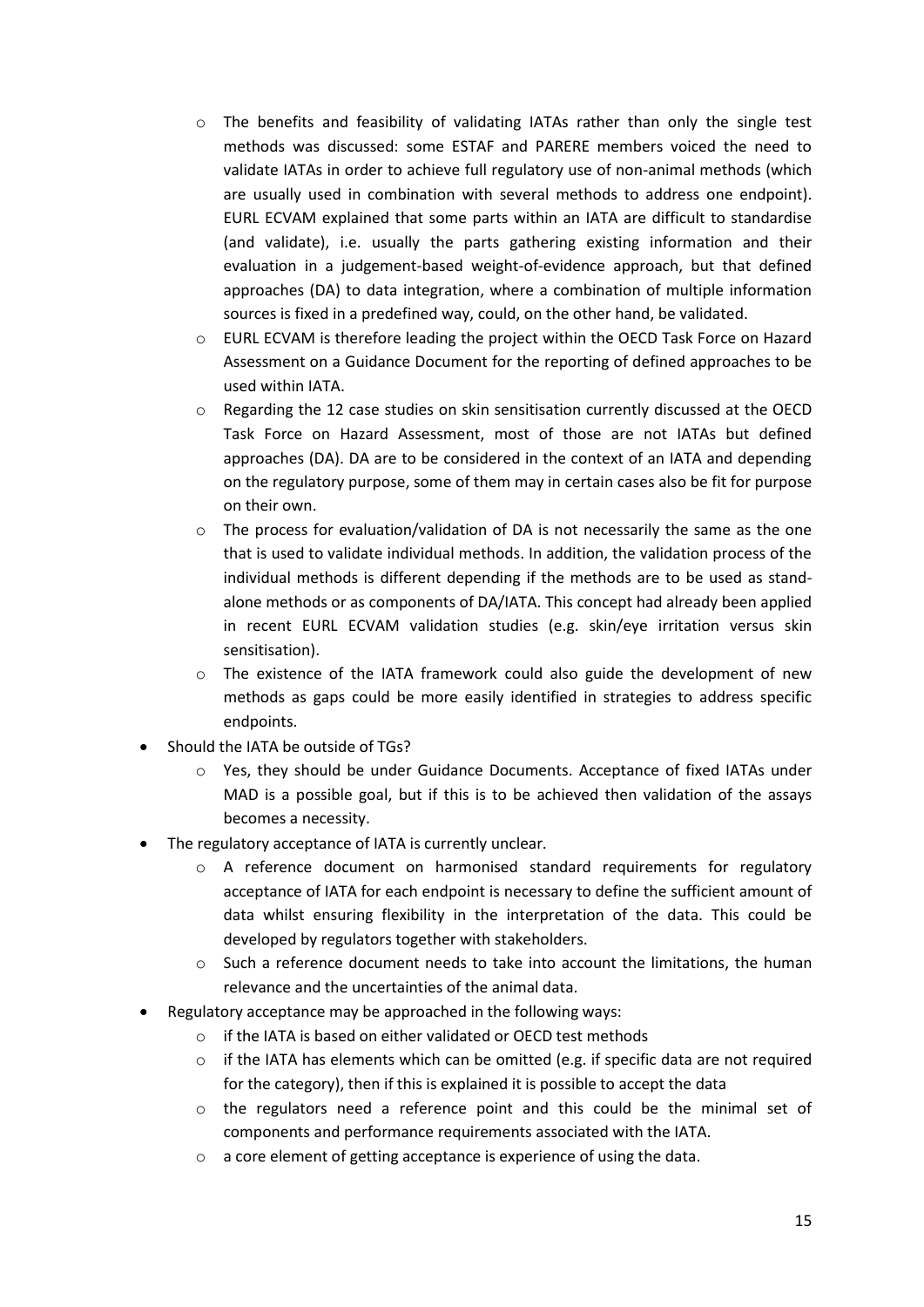- Although there is an emergence of guidance, it is difficult to promote when the *in vitro* methods may be expensive and there is no guarantee of regulatory acceptance. However, this is not a reason to return to animal testing and everyone involved is an agent for change in this area. International principles need to be agreed upon and the reporting format and amount of data needs to be considered in order to promote mutual acceptance.
- Compliance with article 13 (REACH) needs attention. It is important to push for change using legislation and to require registrants to provide a thorough scientific justification why an *in vivo* method has been used where *in vitro* methods are available. However, the legal competence of MS and of ECHA, in terms of how to enforce compliance, is not clear. In this respect, the use of IATA could guide the decisions made by the registrant and facilitate the identification of non-compliance so that testing proposals containing avoidable *in vivo* tests may be rejected.

#### **Conclusions**

#### **IATA Strengths**

- IATA can be used as a way of targeting new methods for development and validation. As a framework for developing a testing strategy to address a particular endpoint, they can be used to identify where there are gaps to develop new test methods. In this way, they present a structured approach to the development, validation and uptake of alternative methods.
- They offer flexibility in some cases, but can also be prescriptive where needed.
- This is also a route to bringing legislators from different sectors and regions together to develop a standardised approach.

#### **Suggestions**

- There needs to be a consistent format for the reporting and description of the information sources used.
- Industry needs more information on what are the specific data requirements.
- Development of performance standards is important.
- IATAs need regular revision in order to optimise the methods which are incorporated.
- Authorities need to be more explicit in their justifications about why assessments may not be sufficient. Data requirements should be fixed and clearly stated.
- Confusion exists in terms of how to apply the results from *in vitro* test methods in a regulatory context. Again, this requires a clearer definition of what types and how much is sufficient.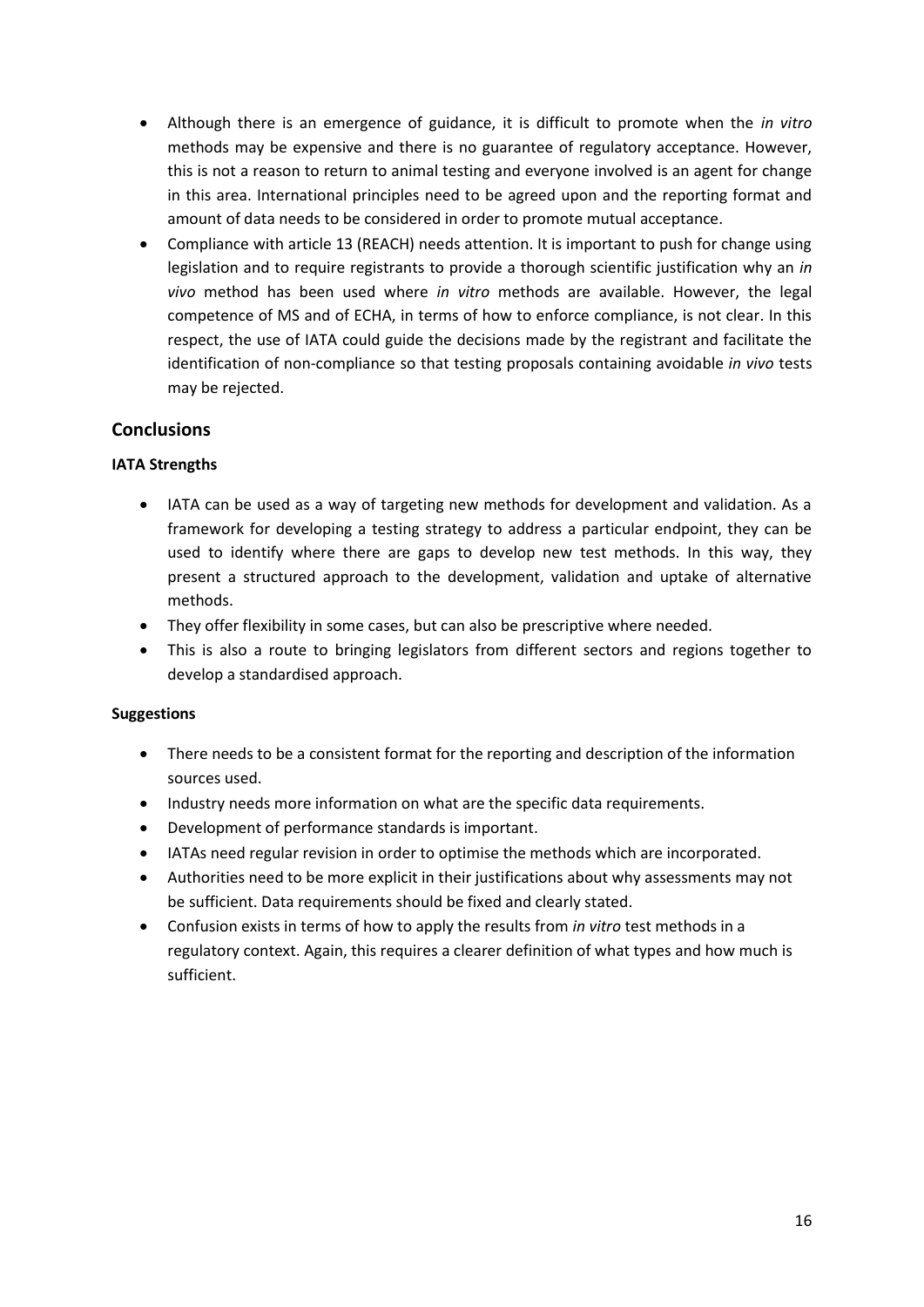

EUROPEAN COMMISSION JOINT RESEARCH CENTRE Institute for Health and Consumer Protection Systems Toxicology Unit **EU Reference Laboratory for Alternatives to Animal Testing (EURL ECVAM)**

#### **Annex I**

## **PARERE-ESTAF Workshop on Integrated Approaches to Testing and Assessment (IATA) method validation, testing strategy development, evaluation and acceptance.**

#### **Objectives of the workshop**

The aim of this workshop is to discuss key issues relating to the development, evaluation, acceptance and use of Integrated Approaches to Testing and Assessment (IATA). Four case studies will be presented to give an overview of different kinds of IATA that are currently considered by regulatory bodies or are under development. These IATA are designed for the assessment of eye irritation (1), skin sensitisation (2a, 2b), endocrine disruption (3, 4) and acute systemic toxicity (5). Workshop participants are invited to discuss a series of questions, with a view to identifying the pros and cons of different options for promoting the acceptance of IATA.

#### **General background on IATA**

IATA offer a means of integrating and translating existing and/or newly generated toxicity data, thereby serving as flexible tools for chemical safety assessment and (regulatory) decision making (6). In addition to traditional *in vitro* and *in vivo* testing methods, IATA are increasingly incorporating newly developed *in vitro* systems and measurement technologies such as high throughput screening (HTS) and high content imaging (HCI). Computational approaches are also being used, both as a means of generating data (e.g. QSARs), interpreting data (bioinformatics and chemoinformatics), and as a means of integrating multiple sources of data (e.g. *in vitro* prediction models, expert systems, physiologically based kinetic/dynamic models).

For the purpose of this workshop, the following working definition of IATA will be used:

*An IATA is a framework for hazard identification, hazard characterisation and/or safety assessment of a chemical or group of chemicals, which strategically integrates and weights all relevant existing data and guides the targeted generation of new data where required to inform regulatory decision-making regarding potential hazard and/or risk*.

This definition was agreed by the OECD expert group charged with the development of a GD on the reporting of IATA (2a).

Within an IATA, one or more elements result in predictions and/or conclusions. In some cases, these elements are fixed or prescriptive in terms of how the predictions are derived and interpreted, referred to here as "structured approaches" to data integration, whereas in other cases, the prediction and assessment approach is flexible. For example, the interpretation of *in vitro* test data by means of one or several prediction models combined in a fixed strategy (7) is a structured approach, as is the use of a mathematical model such as a quantitative structure-activity relationship (QSAR) or a physiologically based kinetic/dynamic (PBK/D) model. In contrast, flexible approaches include grouping and read-across, non-formalised weight-of-evidence, and any subjective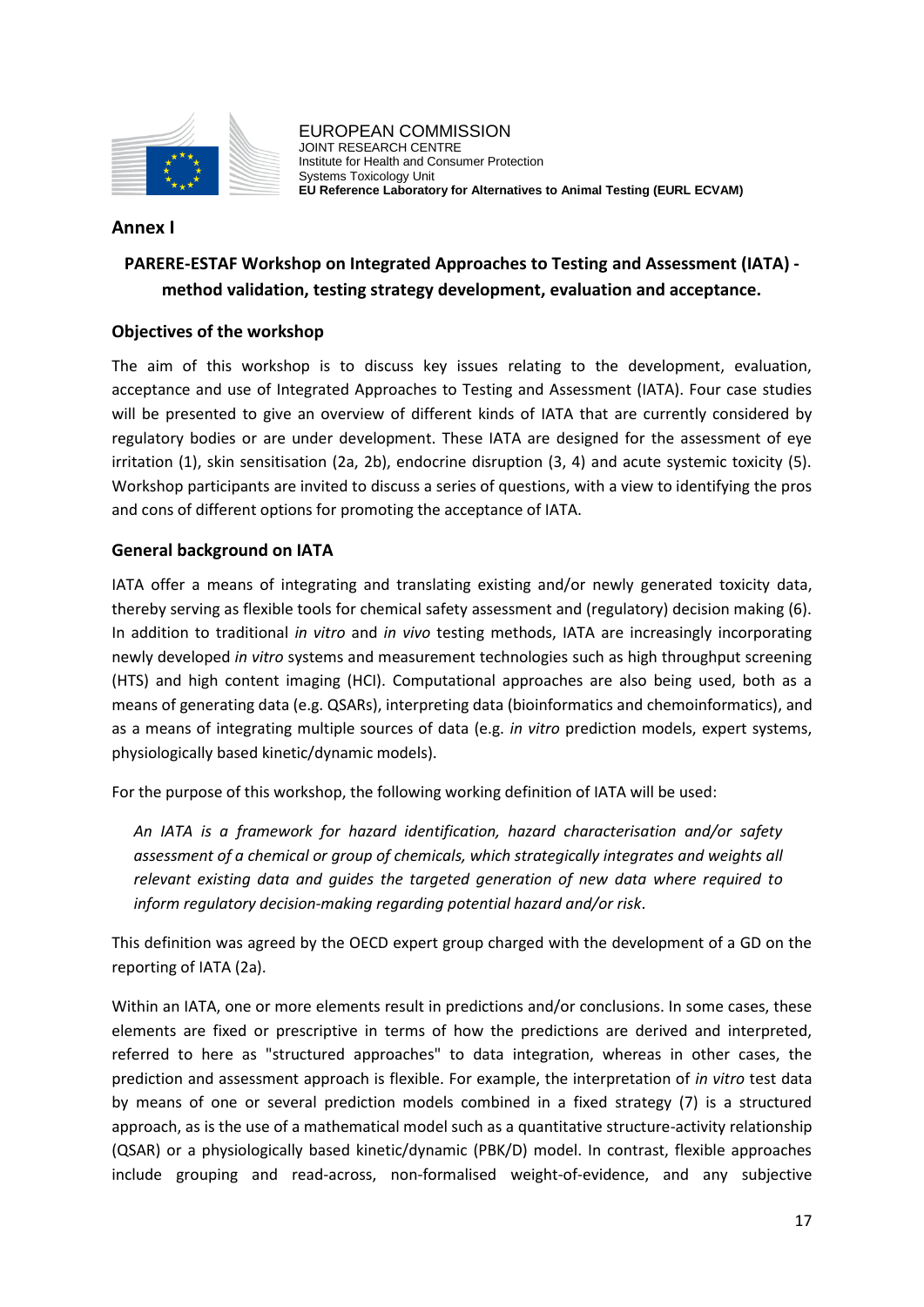interpretation typically referred to as "expert judgment". Flexibility does not necessarily imply lack of transparency, provided that the prediction and assessment approach is clearly documented. The distinction between structured and flexible approaches is important, in the sense that structured approaches can in principle be scientifically validated (8).

As illustrated by the workshop case studies, existing IATA represent very diverse kinds of solutions for toxicological assessment and decision making. At one extreme, an IATA can be explicitly described and prescriptive, leaving little or no room for expert choices. At the other extreme, IATA can be loosely described and flexible, allowing multiple options for the user/assessor. Some IATA are endpoint-specific, whereas others address multiple types of toxic effect. Some include exposure considerations, whereas others do not. Some include the option for animal testing, whereas others may be animal-free. IATA can also differ in the extent to which they apply mechanistic reasoning (e.g. Adverse Outcome Pathways; AOPs) and use mechanistically relevant data. Furthermore, IATA can be designed to directly fulfil an information need/requirement (e.g. classification of skin sensitisers), or to provide information supportive of a broader assessment (e.g. prediction of adverse estrogenic effects in the context of endocrine disruption).

The development of an IATA can be thought of as an optimisation problem, with one or more optimisation criteria that depend on the problem formulation. From a regulatory perspective, the most usual criteria considered are the ability of the IATA to generate relevant and reliable results, and to reduce or replace animal testing. From an industry perspective, additional criteria could include costs, time and likelihood of regulatory acceptance. It is likely that there will be trade-offs between some of these criteria – for example, the generation of more reliable and relevant data may require the use of more expensive test systems. Thus, different solutions will be more or less suitable depending on the decision-making context, which means that an IATA and its component parts need to be "fit-for-purpose". In other words, the optimal design of IATA is highly context dependent, making it difficult or impossible to achieve a one-size-fits-all solution. This has implications in terms of how the acceptance of IATA should be treated at the regulatory level.

#### **Break-out group questions**

1

PARERE and ESTAF members are invited to reflect on the following questions, taking into account the information provided in the case studies. Each break-out group should provide the rationale behind its opinions.

- 1) In cases where test methods are component parts of an IATA should the IATA be established prior to formal validation of the methods, or *vice versa*?
- 2) Which regulatory instruments and procedures<sup>6</sup> offer the best means of ensuring broad acceptance and use of IATA?

<sup>&</sup>lt;sup>6</sup> e.g. OECD guidance documents on IATA incorporating OECD Test Guideline methods and/or non-test guideline methods; REACH guidance documents .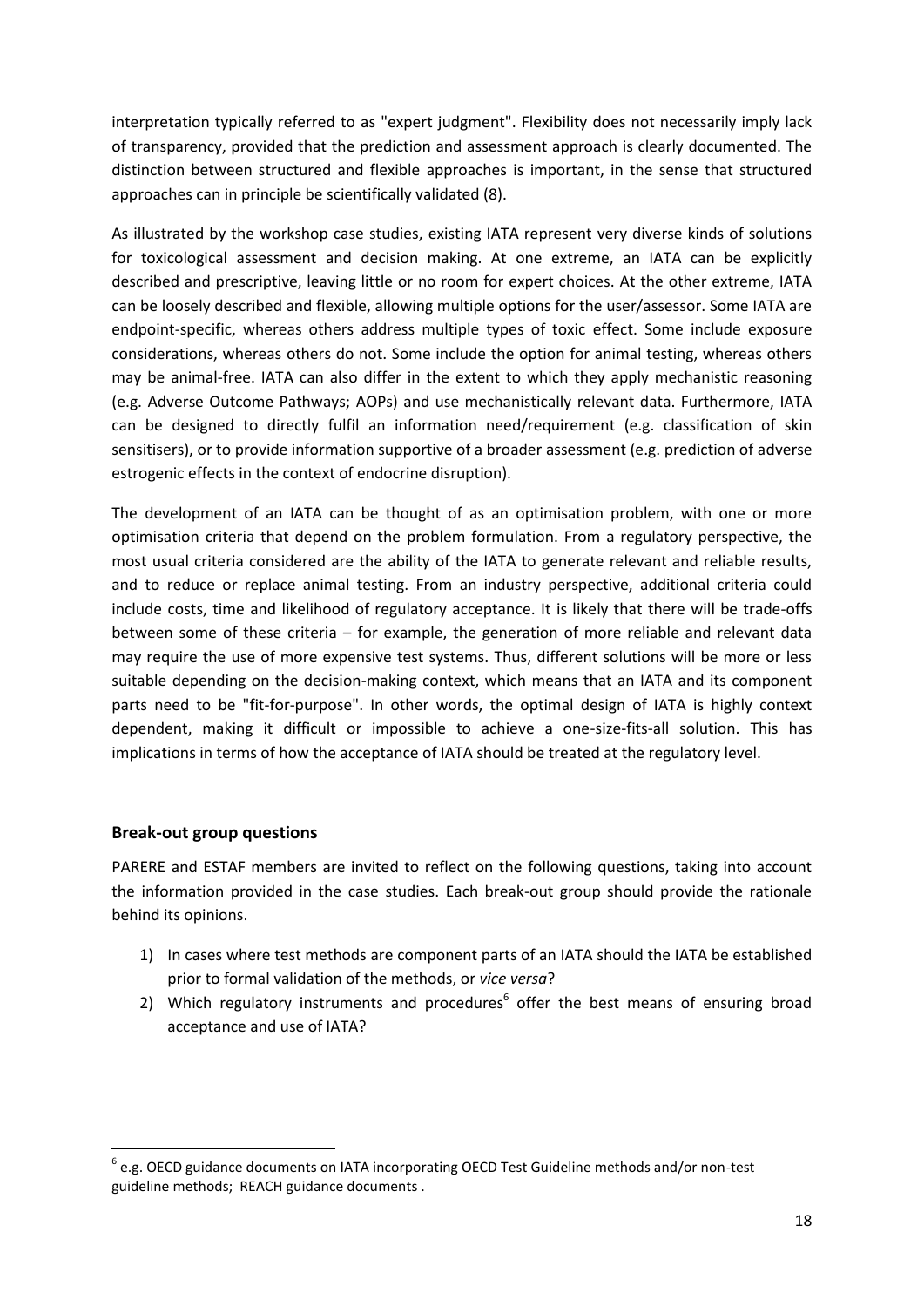#### **References**

- 1. Worth AP et al (2014). Alternative methods for regulatory toxicology a state-of-the-art review. JRC Science and Policy Reports. Report EUR 26797 EN. Publications Office of the European Union, Luxembourg. ISBN: 978-92-79-39651-9.
- 2a. OECD (2015a). Draft guidance document on reporting IATA. (ENV/JM/HA(2015)7). Under review, not yet published.
- 2b. OECD (2015b). Draft guidance document on the reporting of structured approaches to data integration and individual information sources used within IATA for skin sensitisation (ENV/JM/HA(2015)8). Under review not yet published
- 3. Judson et al (2015). Integrated Model of Chemical Perturbations of a Biological Pathway Using 18 *In vitro* High Throughput Screening Assays for the Estrogen Receptor. Toxicological Sciences, in press. Early version available from:<http://toxsci.oxfordjournals.org/content/early/2015/08/12/toxsci.kfv168.full.pdf+html>
- 4. Browne P et al (2015). Screening chemicals for estrogen receptor bioactivity using a computational model. Environmental Science and Technology. In press. [http://ntp.niehs.nih.gov/ntp/about\\_ntp/sacatm/2015/september/screeningchemicals\\_draft.pdf](http://ntp.niehs.nih.gov/ntp/about_ntp/sacatm/2015/september/screeningchemicals_draft.pdf)
- 5. ECHA (2015). Draft update to guidance on information requirements for acute systemic toxicity. Under review, not yet published.
- 6. Report of the workshop on a framework for the development and use of Integrated Approaches to Testing and Assessment. ENV/JM/HA(2015)22. Available from: [http://www.oecd.org/env/ehs/testing/reportoftheworkshoponaframeworkforthedevelopmentanduseofint](http://www.oecd.org/env/ehs/testing/reportoftheworkshoponaframeworkforthedevelopmentanduseofintegratedapproachestotestingandassessment.htm) [egratedapproachestotestingandassessment.htm](http://www.oecd.org/env/ehs/testing/reportoftheworkshoponaframeworkforthedevelopmentanduseofintegratedapproachestotestingandassessment.htm)
- 7. Worth AP & Balls M (2001). The importance of the prediction model in the validation of alternative tests. Alternatives to Laboratory Animals 29:135-144.
- 8. [Kinsner-Ovaskainen A,](http://www.ncbi.nlm.nih.gov/pubmed/?term=Kinsner-Ovaskainen%20A%5BAuthor%5D&cauthor=true&cauthor_uid=19807215) [Akkan Z,](http://www.ncbi.nlm.nih.gov/pubmed/?term=Akkan%20Z%5BAuthor%5D&cauthor=true&cauthor_uid=19807215) [Casati S,](http://www.ncbi.nlm.nih.gov/pubmed/?term=Casati%20S%5BAuthor%5D&cauthor=true&cauthor_uid=19807215) [Coecke S,](http://www.ncbi.nlm.nih.gov/pubmed/?term=Coecke%20S%5BAuthor%5D&cauthor=true&cauthor_uid=19807215) [Corvi R,](http://www.ncbi.nlm.nih.gov/pubmed/?term=Corvi%20R%5BAuthor%5D&cauthor=true&cauthor_uid=19807215) [Dal Negro G,](http://www.ncbi.nlm.nih.gov/pubmed/?term=Dal%20Negro%20G%5BAuthor%5D&cauthor=true&cauthor_uid=19807215) [De Bruijn J,](http://www.ncbi.nlm.nih.gov/pubmed/?term=De%20Bruijn%20J%5BAuthor%5D&cauthor=true&cauthor_uid=19807215) [De Silva O,](http://www.ncbi.nlm.nih.gov/pubmed/?term=De%20Silva%20O%5BAuthor%5D&cauthor=true&cauthor_uid=19807215) [Gribaldo L,](http://www.ncbi.nlm.nih.gov/pubmed/?term=Gribaldo%20L%5BAuthor%5D&cauthor=true&cauthor_uid=19807215) [Griesinger C,](http://www.ncbi.nlm.nih.gov/pubmed/?term=Griesinger%20C%5BAuthor%5D&cauthor=true&cauthor_uid=19807215) [Jaworska J,](http://www.ncbi.nlm.nih.gov/pubmed/?term=Jaworska%20J%5BAuthor%5D&cauthor=true&cauthor_uid=19807215) [Kreysa J,](http://www.ncbi.nlm.nih.gov/pubmed/?term=Kreysa%20J%5BAuthor%5D&cauthor=true&cauthor_uid=19807215) [Maxwell G,](http://www.ncbi.nlm.nih.gov/pubmed/?term=Maxwell%20G%5BAuthor%5D&cauthor=true&cauthor_uid=19807215) [McNamee P,](http://www.ncbi.nlm.nih.gov/pubmed/?term=McNamee%20P%5BAuthor%5D&cauthor=true&cauthor_uid=19807215) [Price A,](http://www.ncbi.nlm.nih.gov/pubmed/?term=Price%20A%5BAuthor%5D&cauthor=true&cauthor_uid=19807215) [Prieto P,](http://www.ncbi.nlm.nih.gov/pubmed/?term=Prieto%20P%5BAuthor%5D&cauthor=true&cauthor_uid=19807215) [Schubert R,](http://www.ncbi.nlm.nih.gov/pubmed/?term=Schubert%20R%5BAuthor%5D&cauthor=true&cauthor_uid=19807215) [Tosti L,](http://www.ncbi.nlm.nih.gov/pubmed/?term=Tosti%20L%5BAuthor%5D&cauthor=true&cauthor_uid=19807215) [Worth A,](http://www.ncbi.nlm.nih.gov/pubmed/?term=Worth%20A%5BAuthor%5D&cauthor=true&cauthor_uid=19807215) [Zuang V.](http://www.ncbi.nlm.nih.gov/pubmed/?term=Zuang%20V%5BAuthor%5D&cauthor=true&cauthor_uid=19807215) (2009). Overcoming barriers to validation of non-animal partial replacement methods/Integrated Testing Strategies: the report of an EPAA-ECVAM workshop. [Alternatives to Laboratory Animals.3](http://www.ncbi.nlm.nih.gov/pubmed/19807215)7:437- 444.
- 9. Scott L et al (2010). A proposed eye irritation testing strategy to reduce and replace *in vivo* studies using Bottom-Up and Top-Down approaches. Toxicology *in vitro* 24: 1-9.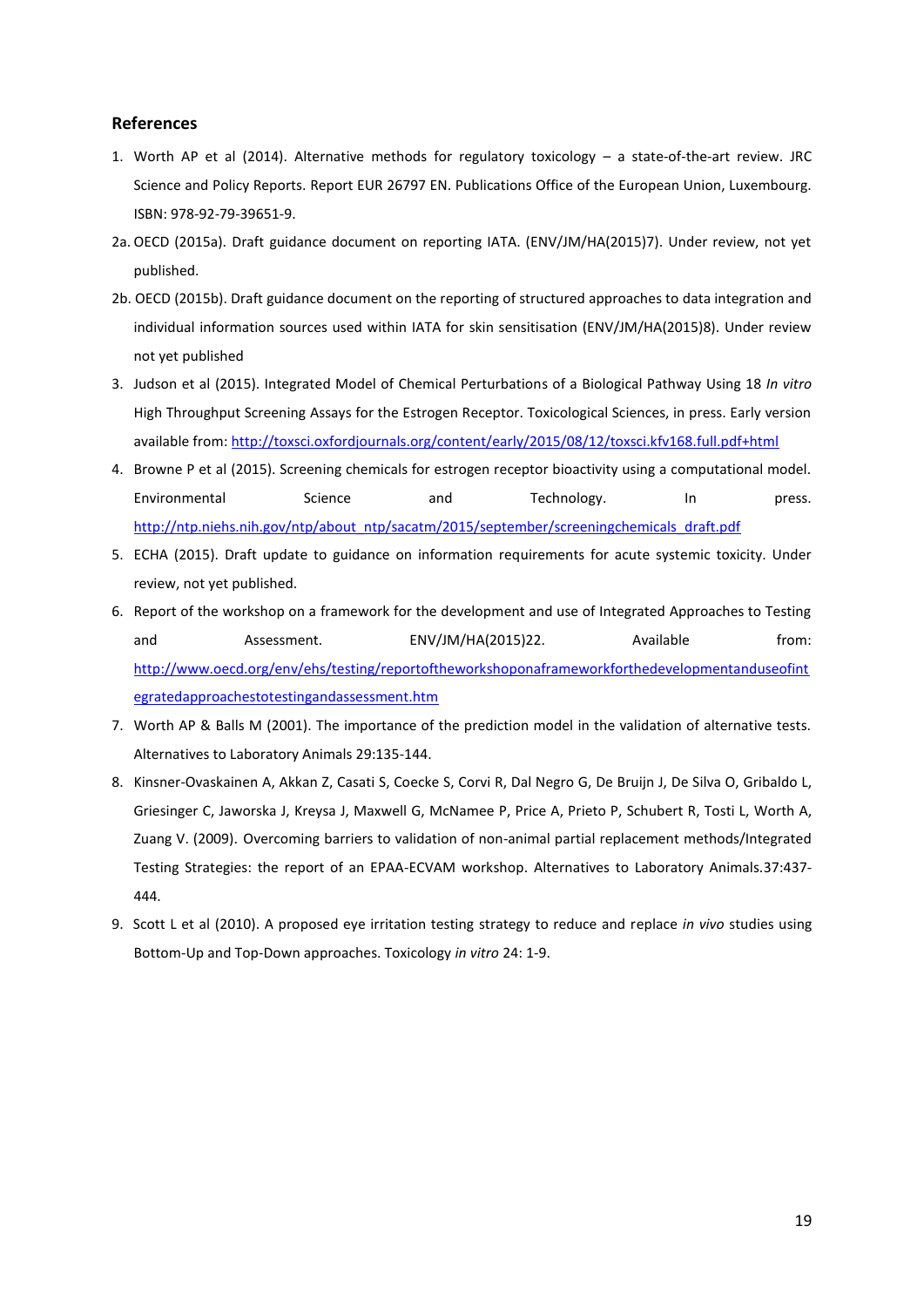## **Characteristics of IATA for different endpoints**

|   | Question                                                                                                                      | Serious Eye Damage/Eye<br><b>Irritation</b>                                                                                                                                                                                                                                                                                                                                     | <b>Skin Sensitisation</b>                                                                                                                                                                                                                                                                                                    | <b>Endocrine Disruption</b>                                                                                                                                                                                                                                           | <b>Acute Systemic Toxicity</b>                                                                                                                                                                                                                                                                                                                                        |
|---|-------------------------------------------------------------------------------------------------------------------------------|---------------------------------------------------------------------------------------------------------------------------------------------------------------------------------------------------------------------------------------------------------------------------------------------------------------------------------------------------------------------------------|------------------------------------------------------------------------------------------------------------------------------------------------------------------------------------------------------------------------------------------------------------------------------------------------------------------------------|-----------------------------------------------------------------------------------------------------------------------------------------------------------------------------------------------------------------------------------------------------------------------|-----------------------------------------------------------------------------------------------------------------------------------------------------------------------------------------------------------------------------------------------------------------------------------------------------------------------------------------------------------------------|
| 1 | Does the IATA result in a prediction or<br>assessment that directly fulfils an information<br>need or regulatory requirement? | Yes - classification as<br>seriously damaging the<br>eye (Cat 1), eye irritant<br>(Cat 2) or not-classified                                                                                                                                                                                                                                                                     | Yes - classification as<br>sensitiser or non-sensitiser                                                                                                                                                                                                                                                                      | Partially - prediction of ER<br>agonism, antagonism, and<br>activity in the uterotrophic<br>assay                                                                                                                                                                     | Partially - identification of<br>chemicals that are not<br>classifiable<br>under GHS<br>(GHS Cat 5),<br>but no<br>discrimination<br>between<br>classifiable<br>chemicals<br>(GHS Cats 1-5). CLP only<br>implements cat1-4 of<br>the GHS.                                                                                                                              |
| 2 | To what extent is the IATA mechanistically<br>based?                                                                          | Most of the available in<br>vitro methods cover one<br>or several toxicological<br>modes-of-action<br>associated<br>with<br>the<br>development<br>of<br>eye<br>irritation in vivo, such as<br>(i) cell membrane lysis, (ii)<br>protein<br>coagulation/denaturation,<br>(iii) saponification, (iv)<br>chemical reactivity (8). An<br>AOP has nevertheless not<br>been developed. | Information<br>elements<br>typically<br>refer to<br>key<br>events<br>in the<br>OECD-<br>adopted AOP for skin<br>sensitisation.<br>However,<br>key event information is<br>necessarily<br>not<br>used<br>according to the AOP<br>and<br>sequence,<br>the<br>quantitative relationships<br>between key events is not<br>known. | Data are taken from in<br>vitro Toxcast assays that<br>are related to key steps in<br>the ER signalling pathway,<br>including ER binding,<br>dimerisation, chromatin<br>binding,<br>transcriptional<br>activation<br>and<br>ER-<br>dependent<br>cell<br>proliferation | Data from in vitro basal<br>cytotoxicity assays, which<br>are related to general<br>mechanisms of toxicity<br>common to most cell<br>types, that are indicative<br>of low cytotoxicity. Basal<br>cytotoxicity is a key event<br>many<br>prevalent<br>in<br>toxicological<br>modes-of-<br>action associated with<br>acute health effects. AOP<br>is not yet available. |
| 3 | Does the IATA include test systems that are<br>official methods (EU test methods or<br>equivalent)?                           | Yes - BCOP (TG 437), ICE<br>(TG 438), FL (TG 460), STE<br>(TG 491), EpiOcular <sup>™</sup> EIT<br>(TG 492), Draize eye test<br>(TG 405), as well as all of<br>the skin corrosion test<br>methods (TGs 430, 431,<br>435 and 404)                                                                                                                                                 | Yes - DPRA, KeratinoSens,<br>hClat (almost)                                                                                                                                                                                                                                                                                  | Yes in case of ERTA?                                                                                                                                                                                                                                                  | Yes in the case of TG407,<br><b>TG422</b>                                                                                                                                                                                                                                                                                                                             |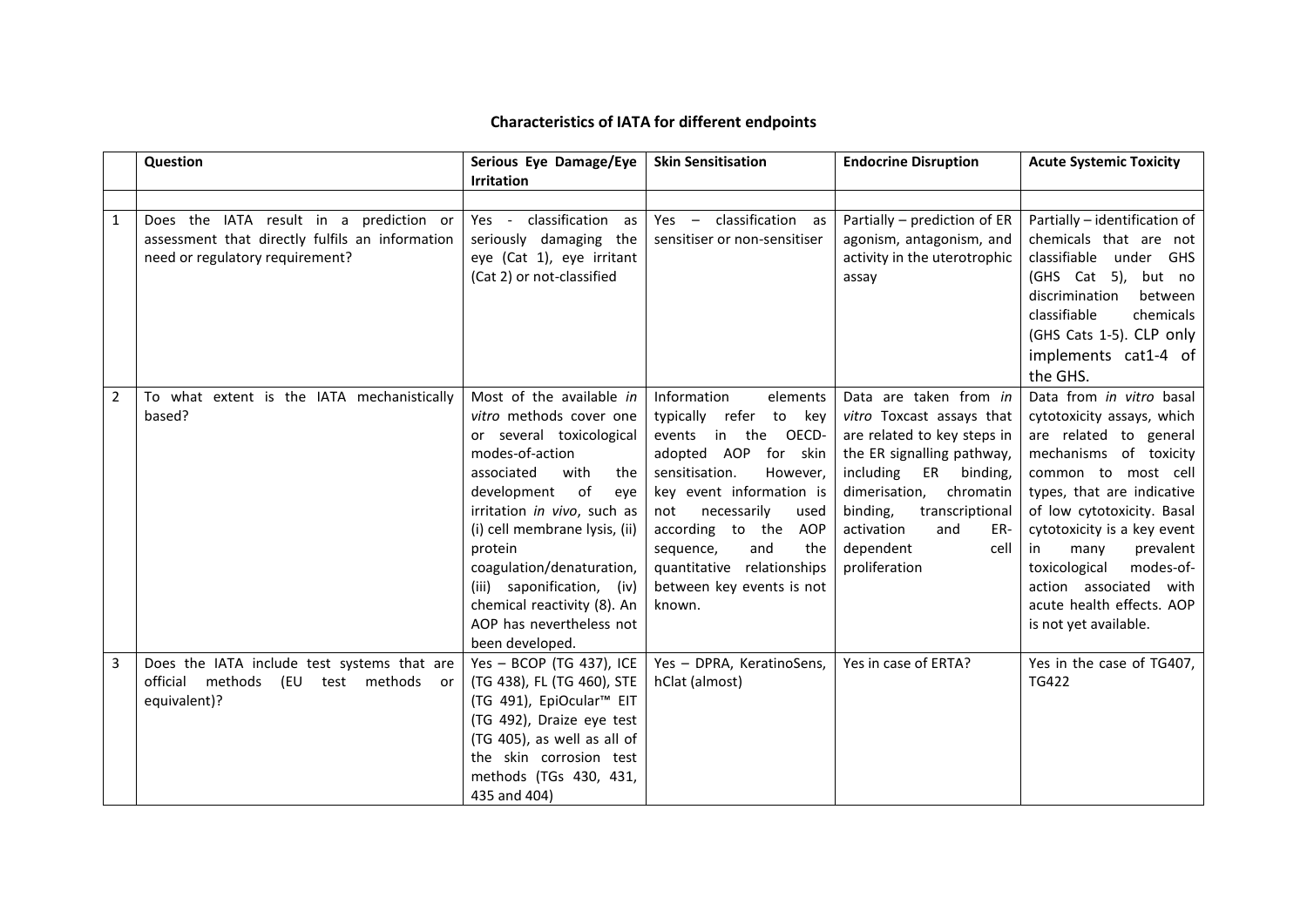|   | Question                                                                                                                                                                                                                                                            | Serious Eye Damage/Eye<br><b>Irritation</b>                                                                                                                                                                                                                                                                                                                                                                                                                                                                                              | <b>Skin Sensitisation</b>                                                                                                                                                                                                                                                                                                                             | <b>Endocrine Disruption</b>      | <b>Acute Systemic Toxicity</b>                                                                                                                                                                                                                                                                                                                                                                                                                                        |
|---|---------------------------------------------------------------------------------------------------------------------------------------------------------------------------------------------------------------------------------------------------------------------|------------------------------------------------------------------------------------------------------------------------------------------------------------------------------------------------------------------------------------------------------------------------------------------------------------------------------------------------------------------------------------------------------------------------------------------------------------------------------------------------------------------------------------------|-------------------------------------------------------------------------------------------------------------------------------------------------------------------------------------------------------------------------------------------------------------------------------------------------------------------------------------------------------|----------------------------------|-----------------------------------------------------------------------------------------------------------------------------------------------------------------------------------------------------------------------------------------------------------------------------------------------------------------------------------------------------------------------------------------------------------------------------------------------------------------------|
| 4 | Does the IATA include test systems that are non-<br>standard (non-guideline) methods?                                                                                                                                                                               | Yes - e.g. CM, HET-CAM,<br>IRE, Ocular Irritection,<br>PorCORA,<br><b>EVEIT</b><br>and<br>others - some even to<br>predict potential effects<br>not covered<br>by the<br>guideline<br>current<br>methods.                                                                                                                                                                                                                                                                                                                                | Yes $-$ in the case of some<br>IATA solutions.                                                                                                                                                                                                                                                                                                        | Mostly yes $-$ Toxcast<br>assays | Yes - in the case of in vitro<br>basal cytotoxicity, QSAR,<br>read across                                                                                                                                                                                                                                                                                                                                                                                             |
| 5 | Is the output of each test system on its own<br>associated with its own prediction model? If so,<br>what form does this take (equation, decision<br>rule, etc)? Can any of the prediction models be<br>used to directly fulfil the information<br>need/requirement? | Yes - most approaches<br>are/will be<br>based on<br>sequential<br>testing<br>strategies, where each<br>individual method and its<br>validated<br>prediction<br>model is a decision point<br>classification/no<br>for<br>classification<br><b>or</b><br>for<br>further<br>testing<br>(as<br>described in individual<br>OECD<br>TGs).<br>Most<br>prediction models are<br>based<br>categorical<br>on<br>decisions taken from one<br>endpoints,<br>or several<br>of<br>these being<br>some<br>qualitative<br>and<br>others<br>quantitative. | Official and validated test<br>methods are associated<br>with prediction models,<br>but these are not always<br>used directly in the IATA.<br>None of these PMs can be<br>used to directly fulfil the<br>information<br>need<br>(according to the test<br>guidelines) since they are<br>considered<br>to<br>be<br>building<br>"mechanistic<br>blocks" | <b>No</b>                        | In the case of sub-acute<br>studies decision rule (if<br>NOAEL ≥1000 mg/kg);<br>Validated<br>in<br>vitro<br>is<br>cytotoxicity<br>assay<br>with<br>associated<br>a<br>prediction<br>model<br>(equation).<br>final<br>The<br>decision,<br>however, needs to take<br>into consideration several<br>pieces of information to<br>build<br>the<br>WoE<br>argumentation.<br>Therefore,<br>the<br>PMs<br>cannot be used directly to<br>fulfil<br>the<br>information<br>need. |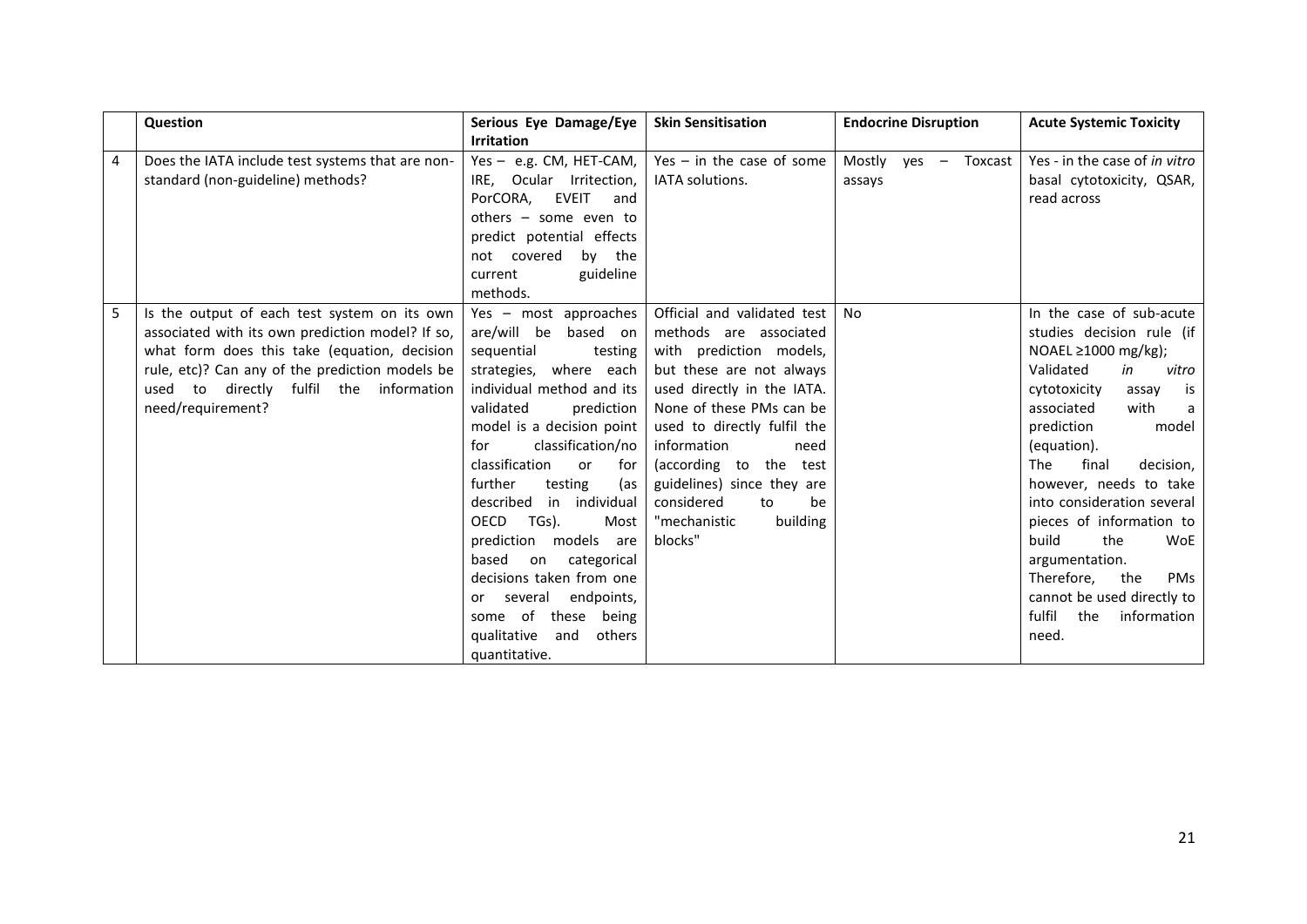|   | Question                                                                                                                                                                                                                                                                                                            | Serious Eye Damage/Eye                                                                                                                                                                                                                                                                                                                                                                                                           | <b>Skin Sensitisation</b>                                                                                                                                                                      | <b>Endocrine Disruption</b>                                                                                                                                                                                                                                                                                   | <b>Acute Systemic Toxicity</b>                  |
|---|---------------------------------------------------------------------------------------------------------------------------------------------------------------------------------------------------------------------------------------------------------------------------------------------------------------------|----------------------------------------------------------------------------------------------------------------------------------------------------------------------------------------------------------------------------------------------------------------------------------------------------------------------------------------------------------------------------------------------------------------------------------|------------------------------------------------------------------------------------------------------------------------------------------------------------------------------------------------|---------------------------------------------------------------------------------------------------------------------------------------------------------------------------------------------------------------------------------------------------------------------------------------------------------------|-------------------------------------------------|
|   |                                                                                                                                                                                                                                                                                                                     | <b>Irritation</b>                                                                                                                                                                                                                                                                                                                                                                                                                |                                                                                                                                                                                                |                                                                                                                                                                                                                                                                                                               |                                                 |
| 6 | Are the outputs of multiple test systems<br>"integrated prediction<br>associated with an<br>model"? If so, what form does this take<br>(equation, set of equations, formalised weight of<br>evidence, etc.). Can the integrated prediction<br>model be used to directly fulfil the information<br>need/requirement? | $(Yes?)$ – Some structured<br>data integration solutions<br>the<br>may<br>use<br>data<br>with<br>obtained<br>the<br>individual methods in a<br>different<br>than<br>way<br>prescribed<br>their<br>by<br>validated<br>prediction<br>models, using statistical<br>methods<br>such<br>as<br>discriminant<br>analysis,<br>flexible<br>discriminant<br>analysis, support vector<br>classification<br>machines,<br>trees,<br>k-nearest | Yes $-$ in the case of some<br><b>IATA</b><br>solutions,<br>e.g.<br>decision trees based on<br>multiple<br>test<br>method<br>outcomes. Examples are<br>given in ref 2b.                        | Yes, the outputs from 18<br>different<br>assays<br>are<br>integrated<br>by<br>a<br>mathematical model of<br>the ER signalling pathway.<br>Outputs are the efficacy<br>for each assay, and the<br>(agonist and antagonist)<br>activity (AUC) of each type<br>of<br>receptor<br>in the<br>pathway.              | No                                              |
| 7 | Does the IATA include one or more predictions<br>from mathematical models (e.g. QSARs)? If so,<br>what is the intended use of these predictions<br>(contribute to weight of evidence, trigger/inform<br>testing, etc)                                                                                               | neighbours, etc.<br>Yes $-$ for supporting the<br>decision to initiate either<br>a bottom-up or top-down<br>approach when<br>new<br>testing is required, as well<br>as to contribute to WoE-<br>based decisions.                                                                                                                                                                                                                 | Yes $-$ in the case of some<br>solutions,<br><b>IATA</b><br>e.g<br>Bayesian model,<br>QSAR,<br>PBK, JRC decision tree<br>classifier. The predictions<br>contribute to the final<br>assessment. | the<br>Yes,<br>integrated<br>prediction<br>model<br>described in 6 directly<br>predicts ER agonistic and<br>antagonistic<br>activity.<br>Chemicals<br>with<br><b>AUC</b><br>(agonist)<br>$\geq 0.1$<br>are<br>considered ER active, and<br>are predictive of the<br>positive<br>uterotrophic<br>assay results | Yes - QSARs can be part<br>of the WoE approach. |
| 8 | Does the IATA include grouping and read-across?<br>If so, is the approach defined?                                                                                                                                                                                                                                  | Yes $-$ the approach to<br>follow is not specifically<br>defined                                                                                                                                                                                                                                                                                                                                                                 | Yes $-$ in the case of some<br>IATA solutions, read-across<br>may directly fill the data<br>gap                                                                                                | <b>No</b>                                                                                                                                                                                                                                                                                                     | $No$ – the approach is not<br>defined?          |